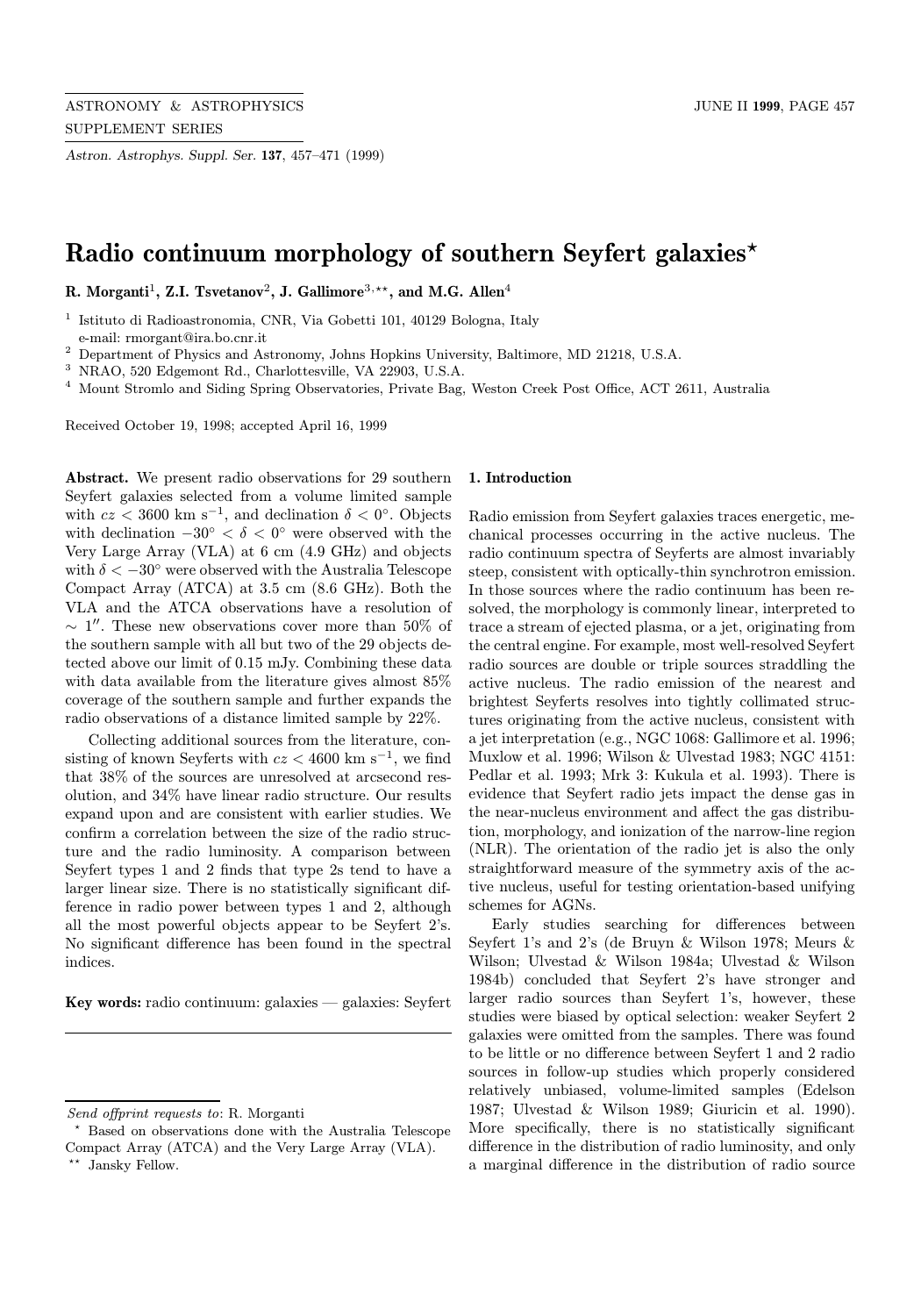sizes, with Seyfert 2's tending to be slightly larger than Seyfert 1's (although only at  $\langle 90\%$  significance, Wilson 1991). In contrast, unifying schemes predict that the radio jets in Seyfert 2's should appear larger in projection, since the unifying model orients the collimating disk more nearly edge-on in narrow-line AGNs. It is not simple to reconcile the statistics of radio sources with the unified scheme hypothesis.

While there is no tendency for the radio sources to orient in any preferred direction with respect to the plane of the host galaxy (Ulvestad & Wilson 1984a), the radio sources are commonly elongated in the same direction as the NLR (Haniff et al. 1988; Pogge 1989; Wilson et al. 1988), i.e. the inner part of the optical emission regions (extending up to few kpc). In some Seyfert 2s the NLR has a conical or bi-conical shape with the nucleus at the apex (e.g. Pogge 1989, 1997). Wilson & Tsvetanov (1994) showed that the radio axis is invariably co-aligned with the ionization cone axis for the 11 ionization cones known at that time.

The alignment of the radio jet and NLR raises a question of energetics — does the radio jet ionize and heat the NLR significantly compared to ionizing radiation from the AGN? In several well-studied cases, there is a detailed morphological association between the NLR and the radio emission (e.g. Whittle et al. 1988; Whittle 1989; Capetti et al. 1996; Gallimore et al. 1996). Currently, the numbers of such well-studied cases is too small to address questions of interaction and energetics in a statistically complete and meaningful sense.

To this end, Tsvetanov et al. (in preparation) have recently assembled a volume-limited sample (cz < 3600 km s<sup> $-1$ </sup>) of well-classified Seyfert galaxies. The main advantage of this sample is that all of the sources have been extensively observed in the optical with narrow-band imaging done with the ESO NTT, 3.6 m and 2.2 m telescopes. This survey provides high-quality emission-line maps (in [OIII]  $\lambda$ 5007 and H $\alpha$ +[NII]) with a typical resolution of  $\sim 1$ ". The sample includes objects with and without known extended emission line regions, providing detailed information about the extent, morphology, and degree of ionization (obtained from the [O III]  $\lambda$ 5007/H $\alpha$ +[N II]ratio) of the emission-line regions. It is therefore important to obtain for such a sample detailed radio images in order to perform a detailed comparison of the radio and optical morphology on arcsecond (hundred-pc) scales.

Here we present a radio imaging survey of the Tsvetanov et al. sample, made using the Very Large Array  $(VLA)^1$  and the Australia Telescope Compact Array  $(ATCA)^2$  aperture synthesis telescopes. Observing configurations and frequencies were chosen to match the  $\sim 1''$  resolution of the optical narrow-band observations. We discuss the radio properties and statistics for the 29 surveyed sources, and a more detailed comparison of the radio and optical properties will be presented in a forthcoming paper.

#### 2. Observations

## 2.1. Sample

The sample includes 51 well classified (from their optical spectra) Seyfert galaxies south of declination  $0°$  and with redshift  $cz < 3600 \text{ km s}^{-1}$ . More details about selection and optical observations of this sample are presented in Tsvetanov et al. (in preparation), Tsvetanov et al. (1998).

The 29 sources listed in Table 1 were observed with either the VLA or ATCA, depending on their declination. One source, NGC 3393, was observed with both arrays. The array configurations and frequencies were chosen to obtain a resolution of  $\sim$  1" in order to match the resolution of the optical data. In particular, the VLA was used in its  $B$  and  $B_N A$  configurations, providing a resolution of  $\sim 1''$  at 6 cm (4.9 GHz). To obtain similar resolution with the ATCA required an observing frequency of 3.5 cm (8.6 GHz) with the 6 km configuration. Owing to missing short baselines in either array, our data are more sensitive to compact emission from the circumnuclear region but less sensitive to extended, diffuse emission. In addition, faint, diffuse emission from active spirals tends to have very steeply falling radio spectra with increasing frequency; at observing wavelengths of 3.5 and 6 cm any diffuse emission will probably have dropped below our surface brightness detection limit.

Many of those sources lying north of  $\delta \sim -30^{\circ}$  have been observed in previous studies. The data available in the literature will be included in our discussion in Sect. 4.

Thoughout the paper we adopt a Hubble constant  $H_0 = 75$  km s<sup>-1</sup> Mpc<sup>-1</sup>.

#### 2.2. VLA observations

VLA snapshot observations were obtained for eight of the survey Seyferts in the declination range  $-30° < \delta < 0°$ . The VLA observations are summarized in Table 1. The observations were carried out using the standard 6 cm (4.9 GHz) continuum mode, that is, with two 50 MHzwide channels at bandwidth-separated frequencies (4.835 & 4.885 GHz). Three sources were observed using the

<sup>1</sup> The National Radio Astronomy Observatory is operated by Associated Universities, Inc., under contract with National Science Foundation.

<sup>2</sup> Operated by the CSIRO Australia Telescope National Facility.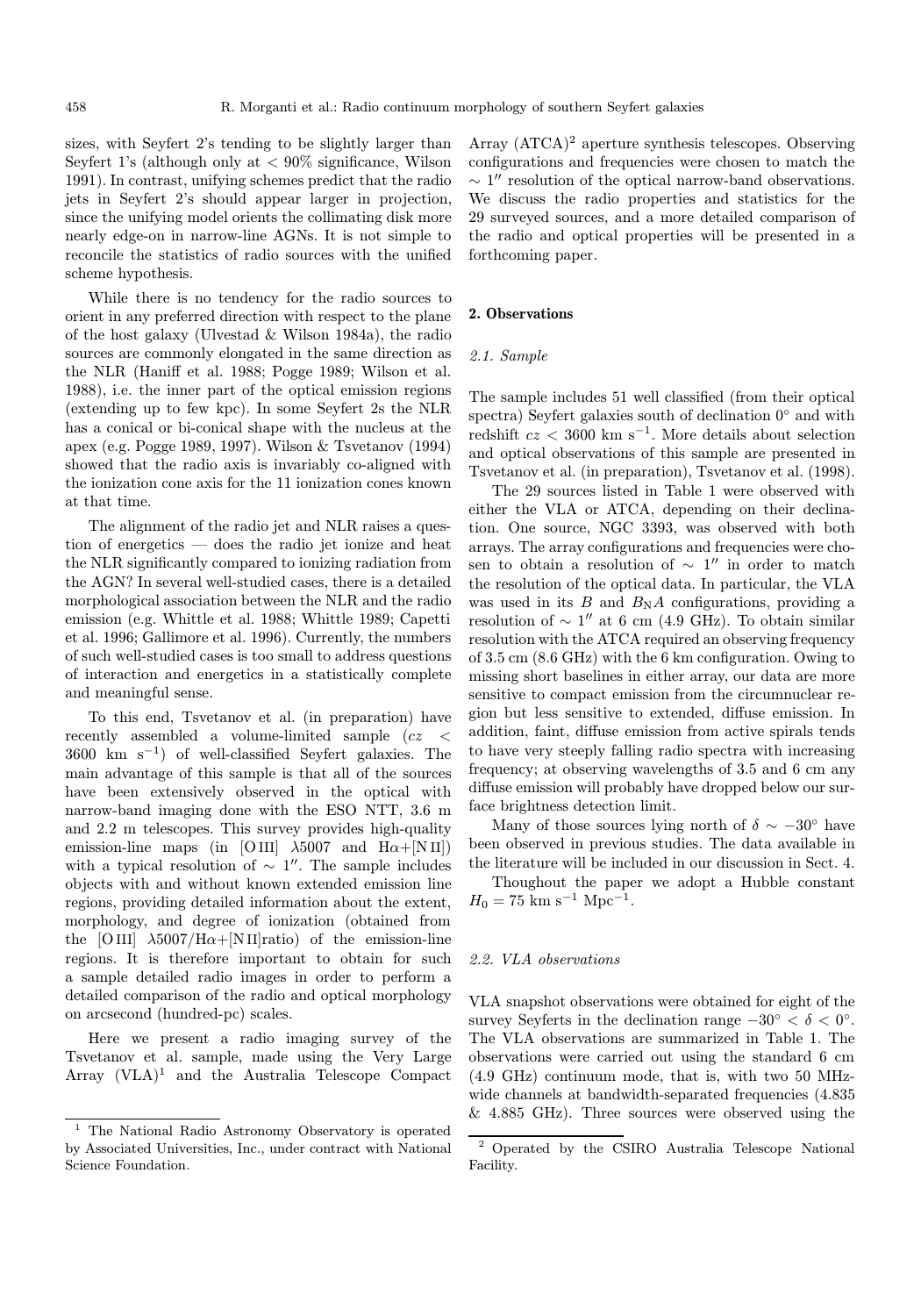Table 1. VLA observations (6 cm)

| Object          | $\alpha_{2000}$ | $\delta_{2000}$ | Resolution |         | rms   | Peak                                | Array                               |              |
|-----------------|-----------------|-----------------|------------|---------|-------|-------------------------------------|-------------------------------------|--------------|
|                 |                 |                 | arcsec     | arcsec  | deg   | mJy beam <sup><math>-1</math></sup> | mJy beam <sup><math>-1</math></sup> |              |
|                 |                 |                 |            |         |       |                                     |                                     |              |
| <b>NGC 1097</b> | 02 46 19.1      | $-30$ 16 28     | 2.1        | 1.3     | $-59$ | 0.051                               | 3.78                                | $B_{\rm N}A$ |
| NGC 1320        | 03 24 48.7      | $-0.30233$      | 2.5        | 1.4     | $-38$ | 0.081                               | 1.98                                | B            |
| NGC 3393        | 10 48 24.0      | $-250940$       | 2.2        | $1.3\,$ | $-3$  | 0.049                               | 15.80                               | $B_{\rm N}A$ |
| NGC 3660        | 11 23 32.2      | $-083930$       | 2.1        | 1.4     | $-1$  | 0.049                               | 0.49                                | B            |
| NGC 4968        | 13 07 06.0      | $-234043$       | 2.3        | 1.4     | $-4$  | 0.046                               | 13.06                               | $B_N A$      |
| NGC 5427        | 14 03 25.9      | $-060150$       | 2.1        | 1.4     | $-17$ | 0.048                               | 2.49                                | B            |
| NGC 7172        | 22 02 02.1      | $-31, 52, 12$   | 3.6        | 1.0     | 36    | 0.053                               | 3.62                                | $B_N A$      |
| NGC 7314        | 22 35 46.0      | $-260302$       | 3.0        | 1.2     | 31    | 0.034                               | 2.74                                | $B_N A$      |
|                 |                 |                 |            |         |       |                                     |                                     |              |

B-array (8 Apr. 1993); the remaining five were observed using the  $B_N^3$  array (1 Feb. 1993).

Data reduction followed standard procedures using the NRAO software package AIPS. The calibration sequence includes: (1) calibrating the flux scale against observations of the flux standards 3C 48 & 3C 286, adopting the standard scaling of Baars et al. (1977) and adjusting for calibrator variability; (2) bootstrapping this flux scale to observations of the phase calibrators; (3) performing station-based phase and amplitude calibrations on the phase calibrators; and (4) applying the phase calibrator solutions to the target sources. Four iterations of phaseonly self-calibration were then applied to each source. Solution intervals were typically  $5 - 10$  minutes for each iteration of self-calibration.

## 2.3. ATCA observations

The ATCA observing parameters are summarized in Table 2. Twenty-two objects in the most southern part of this sample  $(\delta \, < -30^{\circ})$  were observed at 3.5 cm (8.6 GHz) with the ATCA in 6 km configuration. The only overlap with the VLA observations is NGC 3393.

The observations occurred during July, 1995. Data were taken simultaneously at 8.256 and 8.896 GHz, each through a bandwidth of 128 MHz. These dual-frequency observations improved the coverage of the  $(u, v)$ -plane and the sensitivity. Use of dual-frequency synthesis substantially improves the image quality generated by data from sparse arrays.

We used the MIRIAD package (Sault et al. 1995) for data reduction. The flux density scale was calibrated against observations of PKS 1934−638, assumed to be 2.84 Jy at 8.6 GHz according to the latest analysis by Reynolds (1996). Each source was observed in 8 scans with a duration of roughly 20 min each. The scans were spread throughout a 12 hour observing period in order to optimize the  $(u, v)$  coverage within the available integration time. Sources with particularly weak or interesting structure were repeated in order to improve the signal-to-noise and image quality.

## 3. Results

Table 3 summarizes our measurements for the 29 observed Seyferts. The listed radio morphologies follow the convention of Ulvestad & Wilson (1989). The angular and linear size of the radio emission, measured for those Seyferts with well-resolved radio structure, were measured to the outermost significant surface brightness contour; upper limits are given for unresolved Seyferts. The radio maps of the resolved objects are presented in Figs. 1 to 4 for the objects observed with the VLA and in Figs. 5 to 15 for the objects observed with ATCA. To emphasize ring or shell structures that can be lost on contour maps, we present all maps as contours on top of greyscale.

Most of the resolved sources bear a linear radio structure as is commonly observed in Seyfert nuclei. In NGC 1097 and NGC 1365 we resolve a central, unresolved radio source, apparently related to the AGN, and a ring associated with star forming regions (compare with Hummel et al. 1987 and Sandqvist et al. 1995, respectively). NGC 7582 displays diffuse radio structure. Only two objects of the observed (IC 5201 and NGC 7590) were undetected; both are part of the group observed at 3 cm with ATCA.

Previous observations for 9 of the 29 objects have been reported in the literature by various authors. Where possible we have used these data in combination with our new observations to estimate a radio spectral index,  $\alpha$ , defined as  $S \propto \nu^{\alpha}$ . We caution that there are inestimable uncertainties in the spectral indices for extended sources owing to differences in the  $(u, v)$  coverage between our observations and those in the literature. Nevertheless, the indices are accurate for unresolved sources and otherwise provide a sense of the spectral shape for the extended sources.

 $3$  The  $B_N$  configuration comprises the east-west portion of the B-array and extended northern arm; this configuration provides roughly B-array resolution for southern sources.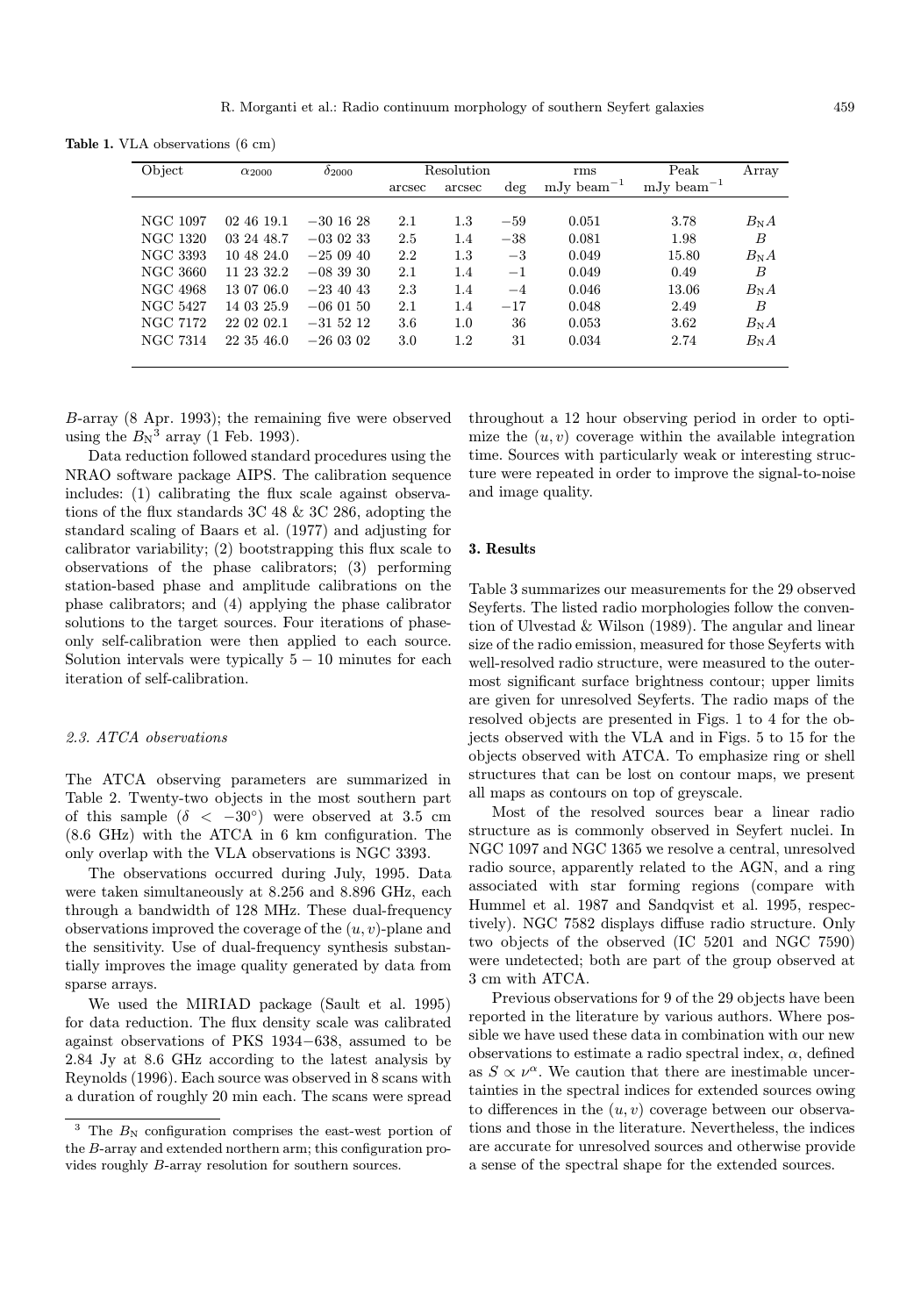Table 2. ATCA observations (3.5 cm)

| Object          | $\alpha_{2000}$ | $\delta_{2000}$ |        | Resolution |         | rms                 | Peak                |
|-----------------|-----------------|-----------------|--------|------------|---------|---------------------|---------------------|
|                 |                 |                 | arcsec | arcsec     | degrees | $\rm mJy~beam^{-1}$ | $\rm mJy~beam^{-1}$ |
| TOL 0109-383    | 01 11 27.8      | $-380458$       | 2.58   | 0.83       | 46.0    | 0.14                | 10.43               |
| <b>NGC 1365</b> | 03 33 35.5      | $-360822$       | 1.61   | 0.77       | 5.4     | 0.11                | 4.06                |
| <b>NGC 1386</b> | 03 36 46.3      | $-355958$       | 1.68   | 0.75       | $-0.6$  | 0.13                | 9.88                |
| <b>NGC 1566</b> | 04 20 00.3      | $-545618$       | 1.29   | 0.75       | 17.5    | 0.17                | 5.65                |
| ESO 362-G18     | 05 19 35.5      | $-323930$       | 1.89   | 0.75       | $-5.7$  | 0.14                | 2.40                |
| IC 2560         | 10 16 19.2      | $-33353$        | 1.76   | 0.94       | $-19.3$ | 0.26                | 3.86                |
| <b>NGC 3281</b> | 10 31 52.1      | $-34\;51\;15$   | 1.67   | 0.80       | $-16.3$ | 0.20                | 16.06               |
| NGC 3393        | 10 48 24.0      | $-250940$       | 2.29   | 0.76       | $-0.5$  | 0.17                | 7.33                |
| NGC 3783        | 11 39 01.7      | $-37$ 44 19     | 1.59   | 0.74       | $-10.5$ | 0.24                | 8.15                |
| <b>NGC 4507</b> | 12 35 37.0      | $-395431$       | 1.45   | 0.83       | 25.0    | 0.16                | 3.18                |
| TOL 1238-364    | 12 40 52.8      | $-36$ 45 21     | 2.42   | 0.88       | 50.0    | 0.16                | 10.29               |
| $MCG-6-30-15$   | 13 35 53.7      | $-34$ 17 45     | 1.66   | 0.79       | 1.2     | 0.16                | 0.62                |
| <b>NGC 5643</b> | 14 32 41.3      | $-44$ 10 24     | 1.50   | 0.71       | $-1.7$  | 0.10                | 4.36                |
| ESO 137-G34     | 16 35 14.2      | $-580441$       | 1.32   | 0.70       | 32.6    | 0.12                | 2.02                |
| ESO 138-G01     | 16 51 20.5      | $-59$ 14 11     | 1.42   | 0.71       | 45.9    | 0.14                | 4.34                |
| <b>NGC 6221</b> | 16 52 46.6      | $-59$ 12 59     | 1.29   | 0.72       | 27.6    | 0.16                | 2.96                |
| <b>NGC 6300</b> | 17 16 59.2      | $-62$ 49 11     | 1.48   | 0.72       | 28.3    | 0.14                | 2.03                |
| IC 5063         | 20 52 02.8      | $-570414$       | 1.05   | 0.81       | 51.8    | 0.15                | 160.01              |
| IC 5201         | 22 20 57.3      | $-460204$       | 1.32   | 0.82       | 3.0     | 0.15                | ${<}0.45$           |
| <b>NGC 7496</b> | 23 09 46.9      | $-432542$       | 1.94   | 0.67       | 16.1    | 0.12                | 4.83                |
| <b>NGC 7582</b> | 23 18 23.1      | $-42211$        | 1.29   | 0.78       | $2.7\,$ | 0.10                | 6.22                |
| NGC 7590        | 23 18 55.0      | $-42$ 14 16     | 1.39   | 0.88       | 7.2     | 0.30                | ${<}0.90$           |



Fig. 1. NGC 1097 (uniform weighting) Contours: 1.0 mJy beam<sup>-1</sup> × -0.16, -0.22, 0.16, 0.22, 0.31, 0.44, 0.62, 0.97, 1.21, 1.70, 2.38, 3.33

In the next section we discuss each source individually and also summarize relevant radio and optical observations available in the literature. Where possible, the flux at 20 cm (1.4 GHz), and the Parkes-Tidbinbilla interferometer (PTI) flux measurements at 13 cm (2.3 GHz) taken from literature, are listed. The PTI observations have an

effective resolution of  $\sim$  0". much higher that the data presented in this paper. The main information we can derive from PTI observations is whether a compact radio structure  $( $0$$ .<sup> $\prime$ </sup> is present. Where possible we compute spectral indices between 20 and 6 cm  $(\alpha_6^{20})$  and between 6 and 3 cm  $(\alpha_3^6)$ , and compare with previously reported values.

Our snapshot observations are insensitive to structures larger than 15−18 arcsec, or around 4 kpc at the redshift limit of this survey. The observations therefore resolve out diffuse emission from galaxy disks, but we remain sensitive to radio emission from compact star-forming regions. An interesting result of this survey is that star-forming rings are not common. Only NGC 1097 and NGC 1365 display starburst rings, similar to the one observed in NGC 1068, for example, even though our observations would have detected and resolved such rings out to the redshift limit of the survey. Otherwise the radio structures resolved by this survey resemble the classic linear radio structures commonly observed in Seyfert nuclei, and we assume that these structures are jets powered by the AGN. Of course, we are unable to distinguish jets and compact nuclear starbursts in unresolved sources, corresponding to linear scales  $≤ 500$  pc at the redshift limit of the survey.

#### 3.1. Notes on individual sources

TOL 0109−383 (NGC 424): This object has been observed by Ulvestad & Wilson (1989) at 20 and 6 cm. With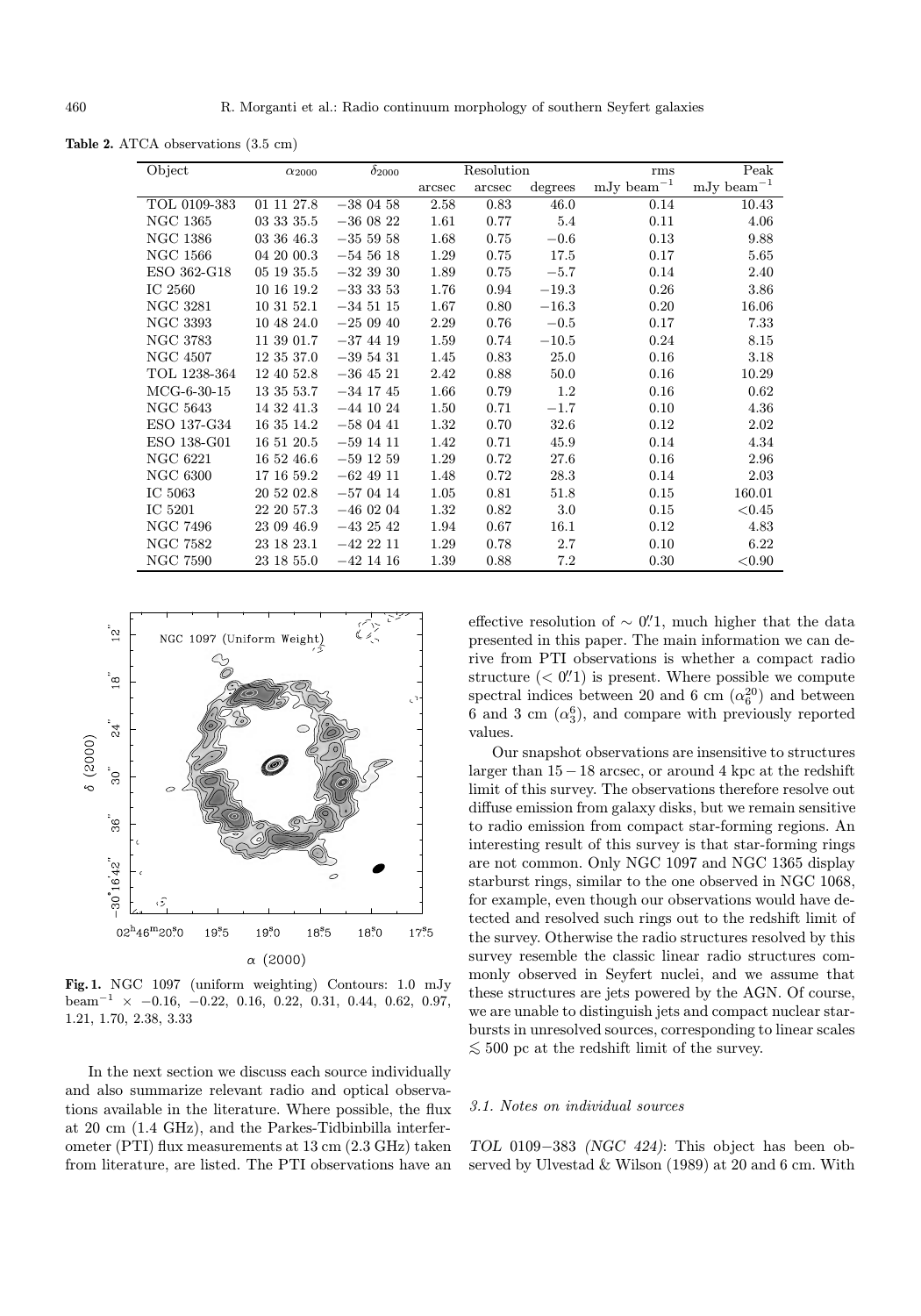Table 3. The radio parameters from VLA & ATCA observations

| Object                       | cz                | Type           | $S_{\rm 6\ cm}$     | $log P_6$ <sub>cm</sub> | Radio                     | LAS            | <b>LLS</b>   |
|------------------------------|-------------------|----------------|---------------------|-------------------------|---------------------------|----------------|--------------|
|                              | $\rm km~s^{-1}$   | Sey            | mJy                 | $W$ Hz <sup>-1</sup>    | Morp.                     | arcsec         | kpc          |
| <b>NGC 1097</b>              | 1276              | $1*$           | 62.3                | 21.33                   | $U + R$                   | 16.0           | $1.32\,$     |
| NGC 1097 nucleus             | $\cdots$          | $1*$           | $3.8\,$             | $20.12\,$               | $\ensuremath{\mathrm{U}}$ | $<\,0.2$       | $<\!0.02$    |
| NGC 1097 ring                | $\ddotsc$         | $1*$           | 58.5                | 21.30                   | $\rm R$                   | $16.0\,$       | $1.32\,$     |
| <b>NGC 1320</b>              | 2716              | $\sqrt{2}$     | 2.0                 | 20.51                   | $\mathbf U$               | $<\,0.8$       | ${<}0.14$    |
| $\rm NGC$ 3393               | 3710              | $\overline{2}$ | $23.1\,$            | 21.83                   | $\mathbf L$               | $2.7\,$        | $\rm 0.65$   |
| NGC 3393 SW peak             | $\cdots$          | $\overline{2}$ | 16.0                | 21.67                   | U                         | $<\,0.4$       | $<\!0.10$    |
| $\rm NGC$ 3393 $\rm NE$ peak | $\cdots$          | $\overline{2}$ | 5.0                 | 21.16                   | S                         | $1.3\,$        | $\rm 0.31$   |
| <b>NGC 3660</b>              | 3300              | $\overline{2}$ | 0.5                 | 20.06                   | U                         | $<\,1.6$       | $<\!0.34$    |
| <b>NGC 4968</b>              | 3007              | $\overline{2}$ | 13.1                | $21.40\,$               | U                         | $<\,0.7$       | ${<}0.14$    |
| <b>NGC 5427</b>              | 2565              | $\sqrt{2}$     | $2.5\,$             | $20.54\,$               | U                         | $<\,0.5$       | $<\!0.08$    |
| <b>NGC 7172</b>              | $2527\,$          | $\overline{2}$ | 11.7                | $21.20\,$               | $\mathbf L$               | 6.4            | 1.05         |
| <b>NGC 7314</b>              | 1430              | 1.9            | 2.7                 | 20.07                   | $\mathbf U$               | $<\,0.5$       | < 0.05       |
| Object                       | $c\boldsymbol{z}$ | Type           | $\overline{S_3}$ cm | $log P_{3 cm}$          | $\rm Radio$               | LAS            | $_{\rm LLS}$ |
|                              | $\rm km~s^{-1}$   | Sey            | mJy                 | $W$ Hz <sup>-1</sup>    | Morp                      | arcsec         | kpc          |
| TOL 0109-383                 | $3496\,$          | $\overline{2}$ | $13.5\,$            | $21.54\,$               | $\overline{S}$ ?          | $\overline{3}$ | 0.68         |
| <b>NGC 1365</b>              | 1662              | $\overline{2}$ | 98.2                | 21.76                   | $R+L$                     | $20\,$         | $2.15\,$     |
| NGC 1365 "jet"               | $\cdots$          |                | $\cdots$            | $\ddots$                | $\mathbf L$               | $\overline{5}$ | $\rm 0.54$   |
| <b>NGC 1386</b>              | 924               | $\overline{2}$ | 12.7                | 20.36                   | U                         | ${<}1.5$       | $<\!\!0.09$  |
| $\rm NGC$ 1566               | 1496              | $\mathbf{1}$   | $\!\!\!\!\!8.0$     | 20.58                   | S?                        | $\sqrt{3}$     | 0.29         |
| ESO 362-G18                  | 3777              | $\mathbf{1}$   | $3.0\,$             | $20.95\,$               | ${\bf U}$                 | ${<}1.5$       | $<\!0.37$    |
| IC $2560\,$                  | 2873              | $\overline{2}$ | 6.2                 | 21.03                   | U                         | ${<}1.5$       | $<\!0.28$    |
| $\rm NGC~3281$               | 3460              | $\overline{2}$ | $18.1\,$            | $21.66\,$               | S                         | $2.0\,$        | $0.45\,$     |
| <b>NGC 3393</b>              | 3710              | $\overline{2}$ | 13.3                | 21.59                   | $\mathbf L$               | 3.0            | 0.72         |
| NGC 3393 SW peak             | $\ddotsc$         | $\ddotsc$      | 9.3                 | $21.43\,$               | $\ddotsc$                 |                | $\cdots$     |
| NGC 3393 NE peak             | $\ldots$          | $\cdots$       | $\!3.3$             | 20.98                   | $\cdots$                  | $\cdots$       | $\cdots$     |
| $\rm NGC$ 3783               | 3208              | $\mathbf{1}$   | 10.03               | $21.34\,$               | U                         | ${<}1.5$       | $<\!\!0.31$  |
| $\rm NGC$ $4507$             | 3957              | $\overline{2}$ | $5.57\,$            | 21.27                   | $\mathbf S$               | $\sqrt{3}$     | 0.77         |
| TOL 1238-364                 | 3292              | $\overline{2}$ | 10.58               | 21.39                   | $\ensuremath{\mathrm{U}}$ | ${<}2.0$       | < 0.43       |
| $MCG-6-30-15$                | 2248              | $\mathbf{1}$   | 1.12                | 20.08                   | U                         | ${<}1.5\,$     | $<\!0.22$    |
| $\rm NGC~5643$               | 1199              | $\overline{2}$ | $5.68\,$            | 20.24                   | U                         | $<\!\!1.5$     | $<\!0.12$    |
| ESO 137-G34                  | 2620              | $\overline{2}$ | 9.84                | 21.16                   | L                         | $4.0\,$        | 0.68         |
| ESO 138-G01                  | 2740              | $\overline{2}$ | $7.79\,$            | 21.09                   | $\mathbf S$               | 3.0            | 0.53         |
| <b>NGC 6221</b>              | 1482              | 2?             | 14.91               | 20.84                   | L                         | $5.0\,$        | 0.48         |
| <b>NGC 6300</b>              | 1110              | $\overline{2}$ | 2.70                | 19.85                   | $\mathbf S$               | 3.5            | 0.25         |
| $\rm IC$ 5063                | 3402              | $\overline{2}$ | 229.09              | 22.75                   | L                         | 4.2            | $\rm 0.92$   |
| IC 5201                      | 915               | $\overline{2}$ | < 0.45              | $<$ 18.90               |                           | $\cdots$       | $<0.08\,$    |
| <b>NGC 7496</b>              | 1649              | $\sqrt{2}$     | $6.52\,$            | $20.57\,$               | U                         | ${<}1.5\,$     | $<\!\!0.16$  |
| <b>NGC 7582</b>              | 1575              | $\overline{2}$ | 49.29               | 21.41                   | D                         | 6              | $\rm 0.61$   |
| <b>NGC 7590</b>              | 1596              | $\overline{2}$ | ${<}0.9$            | $<$ 19.69               | $\cdots$                  | $\ddotsc$      | $< 0.14\,$   |

**Radio Morphology:**  $L = \text{linear}$ ;  $R = \text{ring}$ ;  $D = \text{diffuse}$ ;  $A = \text{ambiguous}$ ;  $S = \text{slightly resolved}$ ;  $U = \text{unresolved}$ . <sup>∗</sup> NGC 1097 is a LINER that periodically shows Sy1-like broad lines (Storchi-Bergmann et al. 1993).

 $\sim$  1<sup>0</sup> resolution they found a slightly extended source with flux of 22.3 mJy at 20 cm, and 14.9 mJy at 6 cm. In our data we also find a structure that is slightly extended to the east (Fig. 5), although the very elongated beam of our observations makes this very uncertain. Ulvestad & Wilson (1989) found that the dominant component has a flat spectrum with a spectral index between 20 and 6 cm of  $\alpha_{20}^6 = -0.17$ . Our 3 cm measurement shows that the

spectrum remains flat between 6 and 3 cm,  $\alpha_6^3 = -0.21$ .

NGC 1097: Originally classified as a LINER by the optical emission-line spectrum, the recent appearance of broad Balmer-line emission and a featureless blue continuum implies that it has a Seyfert 1 nucleus (Storchi-Bergmann et al. 1993). The radio structure (Fig. 1) comprises an unresolved point source and the well-known star-forming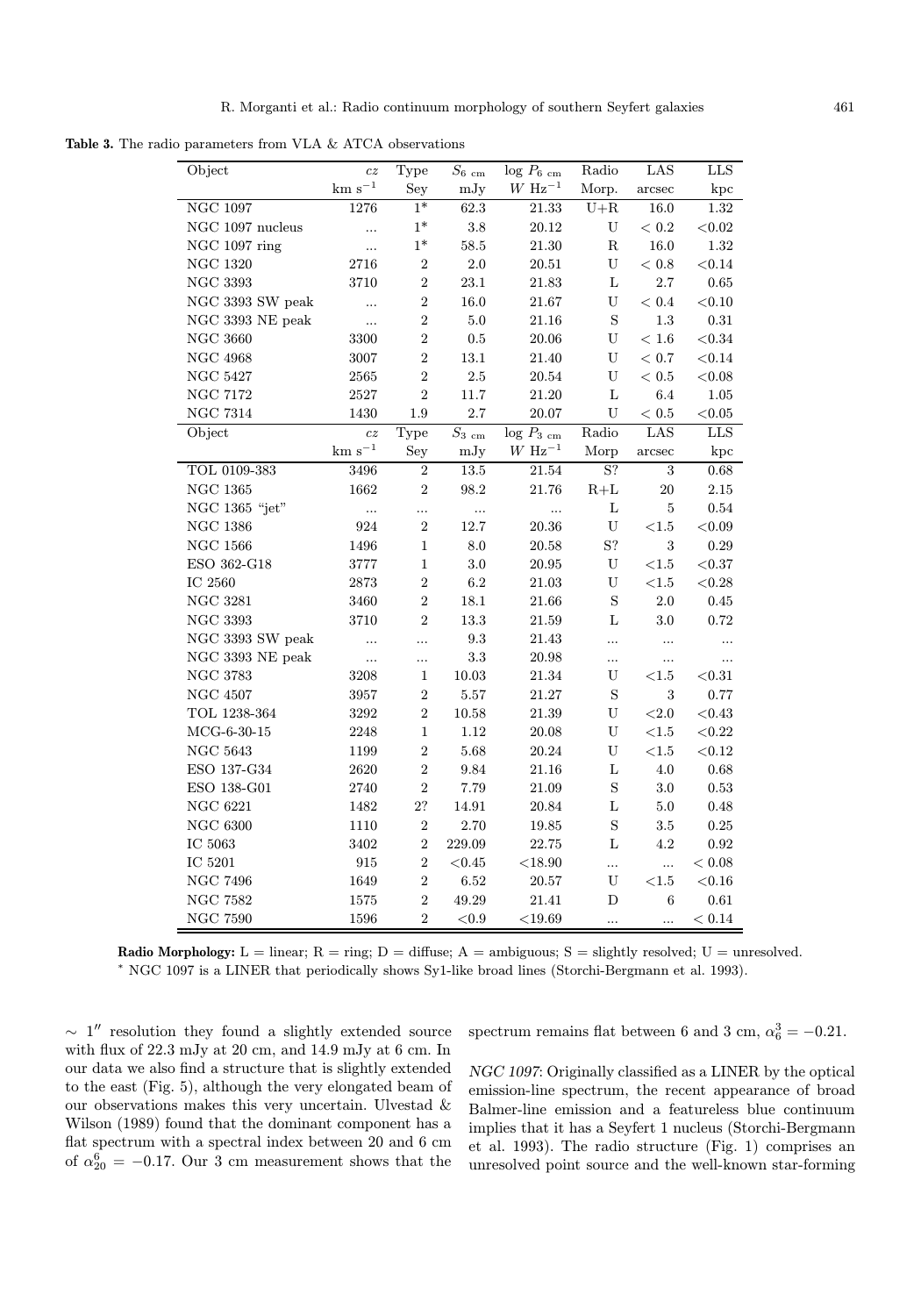

Fig. 2. NGC 3393. Contours: 1.0 mJy beam<sup>-1</sup> × −0.20, −0.36, 0.20, 0.36, 0.66, 1.20, 2.19, 4.02, 7.36, 13.5



**Fig. 3.** NGC 7172. Contours: 1.0 mJy beam<sup>-1</sup>  $\times$  -0.16, -0.25, 0.16, 0.25, 0.38, 0.57, 0.87, 1.32, 2.00, 3.04

ring. A detailed radio study of this object was performed by Hummel et al. (1987) and shows an overall steep spectrum ( $\alpha$  between  $-0.6$  and  $-0.8$ ) and an inverted spectrum ( $\alpha = 1.0$ ) for the nuclear component. The flux of the nucleus measured from our data is very similar to that found by Hummel et al. (1987). An upper limit to the core flux  $(S_{13 \text{ cm}} < 5 \text{ mJy})$  has been obtained from PTI observations by Sadler et al. (1995, hereafter S95).



**Fig. 4.** NGC 7172. Contours: 1.0 mJy beam<sup>-1</sup>  $\times$  -0.16, -0.25, 0.16, 0.25, 0.38, 0.58, 0.89, 1.38, 2.12, 3.26

NGC 1365: This is a well known southern barred galaxy. It was observed in the radio continuum (20, 6 and 2 cm) by Sandqvist et al. (1995, hereafter SJL95). As in SJL95, our map (Fig. 6) shows a ring of emission with angular dimensions  $8'' \times 20''$ . This ring-like emission is similar to that found in NGC 1097. SJL95 also identify the existence of a jet-like structure originating from the nucleus and about  $5''$  long in position angle (PA)  $125°$  (i.e., aligned with the minor axis of the galaxy). We observe a similar structure in our map. The detailed study of the spectral data (SJL95) indicate that both the jet and the nucleus have a steep spectral index. This jet-like feature appears to be aligned with the axis of the ionized gas. NGC 1365 has also been observed with the PTI at 13 cm ( $\sim 0.1$ <sup>"</sup> resolution) by Roy et al. (1994) (hereafter R94) and S95 in which a 4 mJy component was detected. This object has been extensively studied in H<sub>I</sub> by Jörsäter  $\&$  van Moorsel (1995).

NGC 1320 (Mrk 607): This object is unresolved in our VLA observations. PTI observations place an upper limit of  $S < 4$  mJy on the compact flux density at 13 cm (R94).

NGC 1386: Ulvestad & Wilson (1984b) observed this object at 20 and 6 cm. In their observations, NGC 1386 is barely resolved with an extension to the southwest  $(PA = -125\degree)$ , and it is unresolved in our 3.5 cm map. Ulvestad & Wilson (1984b) give a flux density of 13 mJy and 23.0 mJy at 6 and 20 cm, respectively, and a spectral index of  $\alpha_{20}^6$  = -0.47. The spectral index between 6 and 3cm is very flat,  $\alpha_6^3 = -0.05$ . PTI observations find a flux density of 4 mJy at 13 cm (R94, S95).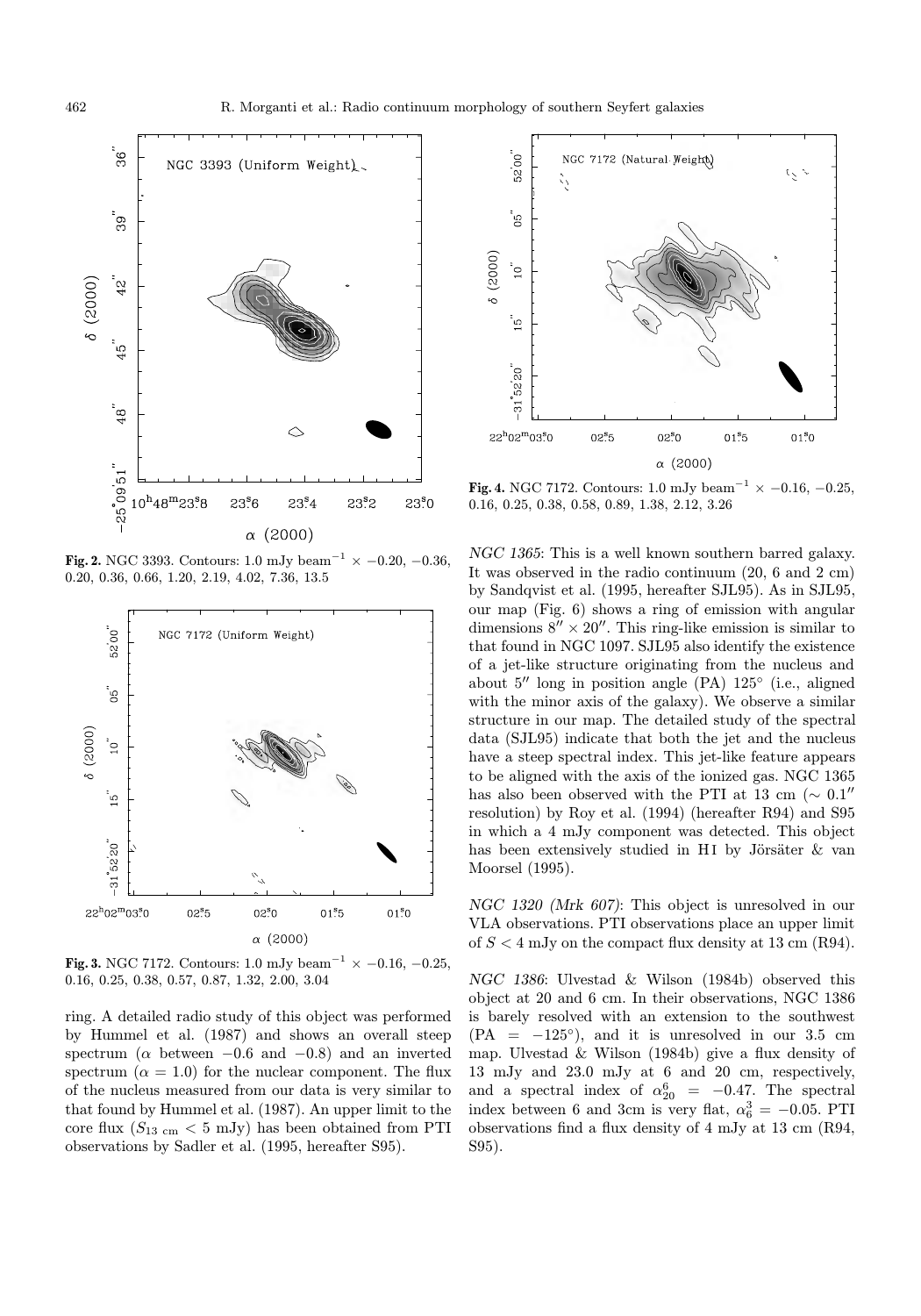

Fig. 5. TOL 0109–383. Contours:  $-1.0$ ,  $-0.6$ , 0.6, 1, 1.7, 3, 5, 9 mJy beam<sup>−</sup><sup>1</sup>

NGC 1566: A possible faint blob of radio emission is detected  $3''$  north of central peak (Fig. 7). Observations with the PTI at 13 cm (R94 and S95) give a 5 mJy flux.

ESO 362−G18: This object is not resolved by our observations. PTI observations give an upper limit of  $S <$ 4 mJy on the flux density at 13 cm (R94). ESO 362−G18 has been studied in [O III]  $\lambda$ 5007 and H $\alpha$  by Mulchaey et al. (1996).

NGC 3281: This object is possibly barely resolved (along the north-south direction) in our data (Fig. 8), and was not resolved by Ulvestad & Wilson (1989). Ulvestad & Wilson (1989) find a flux of 61.2 mJy at 20 cm and 26.7 mJy at 6 cm which gives a steep spectral index of  $\alpha_{20}^6$  = -0.65. Our observations show that the spectral index remains steep out to 3 cm,  $(\alpha_6^3 = -0.83)$ .

NGC 3393: This object was observed with both the VLA and ATCA. The two radio maps are very similar and show a double structure. Here we show only the VLA map (Fig. 2), which has a slightly better beam shape. From the two frequencies we derive a spectral index of  $\alpha_6^3 = -0.71$  for the NE side and  $-0.93$  for the SW side. The NLR is elongated along a similar position angle as the radio –  $PA<sub>NLR</sub> \approx PA<sub>radio</sub> = 45<sup>°</sup>$  – with a close correspondence to the radio morphology. This is very clear in the HST image (Pogge 1997) which shows a spectacular S-shape morphology. A core of 16 mJy was detected with the PTI at 13 cm (R94).

NGC 3660: This object is unresolved in our observations. The source was previously detected by the Effelsberg 100 m telescope (Kollatschny et al. 1983). The total flux



Fig. 6. NGC 1365. Contours: −0.6, −0.4, 0.4, 0.6, 0.9, 1.5, 2.3, 3.6 mJy beam<sup>−</sup><sup>1</sup>



Fig. 7. NGC 1566. Contours: −0.9, −0.6, 0.6, 0.9, 1.4, 2.2, 3.4, 5.3 mJy beam<sup> $-1$ </sup>

measured in our observation (0.5 mJy) is much smaller than that reported by Kollatschny et al. (11 mJy). The reason for this discrepancy is likely to be the presence of other two bright unrelated sources in the field. These sources could not be separated from NGC 3660 by the 100 m telescope but they are in our VLA data.

NGC 3783: The object is unresolved in our 8 GHz observations and was also reported unresolved by Ulvestad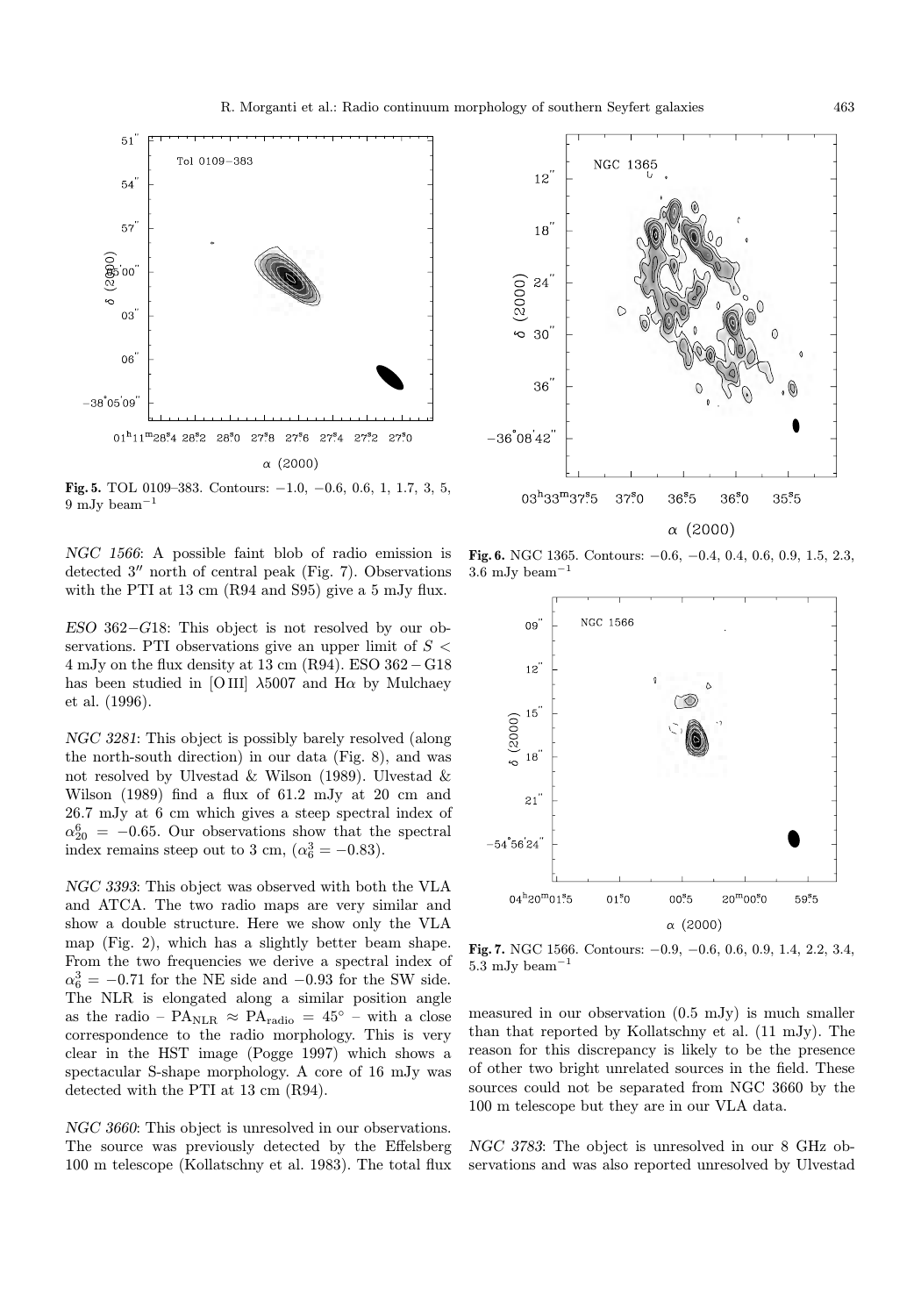

Fig. 8. NGC 3281. Contours: −0.9, −0.5, 0.5, 0.9, 1.9, 3.7, 7.2, 14.2 mJy beam<sup> $-1$ </sup>





Fig. 10. ESO 137–G34 Contours: −0.5, −0.4, 0.4, 0.5, 0.7, 1, 1.3, 1.8 mJy beam<sup>−</sup><sup>1</sup>



Fig. 9. NGC 4507. Contours: −0.7, −0.5, 0.5, 0.7 1, 1.4, 2, 3 mJy beam<sup>−</sup><sup>1</sup>

Fig. 11. ESO138-G01 Contours: −0.7, −0.4, 0.4, 0.7, 1.1, 1.6, 2.5, 3.9 mJy beam<sup>-1</sup>

& Wilson (1984b) who give a flux density of 13 mJy at 6 cm. A spectral index of  $\alpha_6^3 = -0.55$  is derived from Ulvestad & Wilson (1984b) and our flux measurements. An upper limit  $(S < 5$  mJy) was obtained from the PTI observations at 13 cm (R94).

NGC 4507: In our 3 cm data, this object is slightly extended along PA  $\sim 10^{\circ}$  (Fig. 9). This face-on galaxy shows an high excitation NLR with a fairly symmetric edge-brightened bicone shape.

TOL 1238−364 (IC 3639): In our 3 cm map the source is unresolved. TOL 1238–364 object was observed at 20 and 6 cm by Ulvestad & Wilson (1989). At 20 cm the source appears to have a diffuse emission around a relatively strong core. At 6 cm only the core of the source was detected. Ulvestad & Wilson (1989) find a 6 cm flux of 13.6 mJy which combined with our data gives a spectral index of  $\alpha_6^3 = -0.53$ . A core of 13 mJy was detected with the PTI at 13 cm (R94).

NGC 4968: This object is unresolved in our observations. A core of 10 mJy has been detected with the PTI at 13 cm (R94).

MCG−6−30−15: This is an unresolved and barely detected object. Ulvestad & Wilson (1984b) reported a flux density of 1 mJy at 6 cm and 1.7 at 20 cm, giving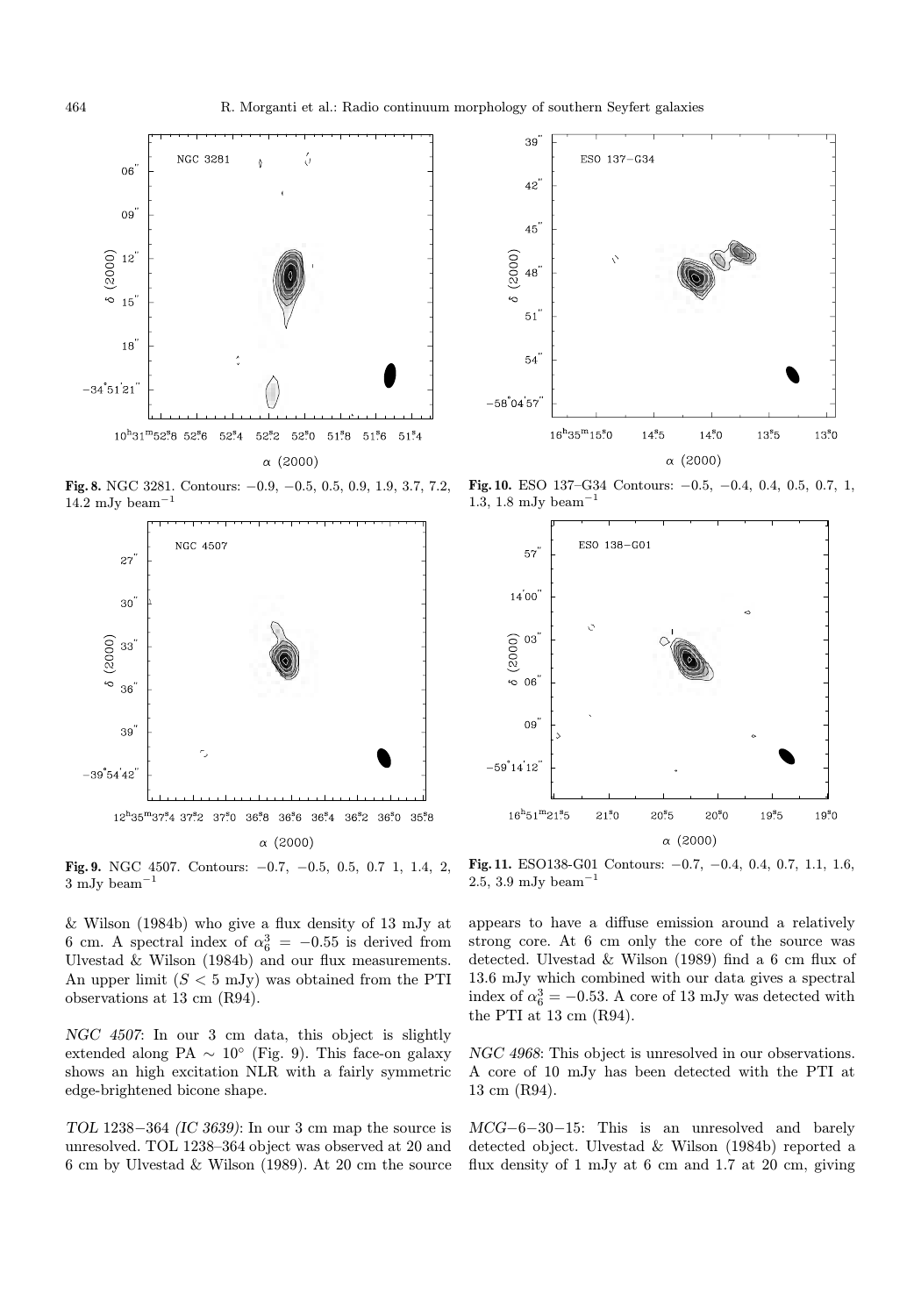

Fig. 12. NGC 6221 Contours: −0.6, −0.4, 0.4, 0.6, 0.9, 1.3, 1.8,  $2.7 \mathrm{mJy}\ \mathrm{beam}^{-1}$ 





Fig. 14. IC 5063 Contours: −1.8, −0.6, 0.6, 1.8, 5.5, 16.3, 48.4,  $144.1 \mathrm{~mJy~beam}^{-1}$ 



Fig. 13. NGC 6300 Contours: −0.7, −0.5, 0.5, 0.7, 0.9, 1.1, 1.4,  $1.8 \mathrm{mJy}\ \mathrm{beam}^{-1}$ 

a spectral index of  $\alpha_6^{20} = -0.44$ . The flux density from our observations give an inverted spectral index at high frequencies  $\alpha_6^3 = 0.24$ . The upper limit to the flux with the PTI is  $S < 4$  mJy at 13 cm (R94).

ESO 137−G34: This is a low-surface brightness spiral classified as Seyfert 2. The radio morphology (Fig. 10) consists of three knots aligned along PA<sub>radio</sub>  $\sim -40^\circ$ . The ionized gas has an S-shape morphology within a larger scale bi-cone. The radio emission is coincident with the inner (linear) part of the line-emitting gas.

Fig. 15. NGC 7582 Contours: −0.6, −0.4 m 0.4, 0.6, 0.9, 1.5, 2.3, 3.6, 5.6 mJy beam<sup>−</sup><sup>1</sup>

ESO 138−G01: This is a Seyfert 2 nucleus residing in early type host galaxy. The radio emission (Fig. 11) is possibly elongated in PA<sub>radio</sub>  $\sim$  35°. The NLR has a jet-like morphology elongated PA<sub>NLR</sub>  $\sim$  −40° The radio emission is also misaligned by  $\sim 50^{\circ}$  with respect to the major axis of the galaxy.

NGC 6221: We resolve a radio triple (see Fig. 12) aligned along PA<sub>radio</sub> ~ 40°. The upper limit to the core flux with the PTI at 13 cm is  $S < 2$  mJy (S94).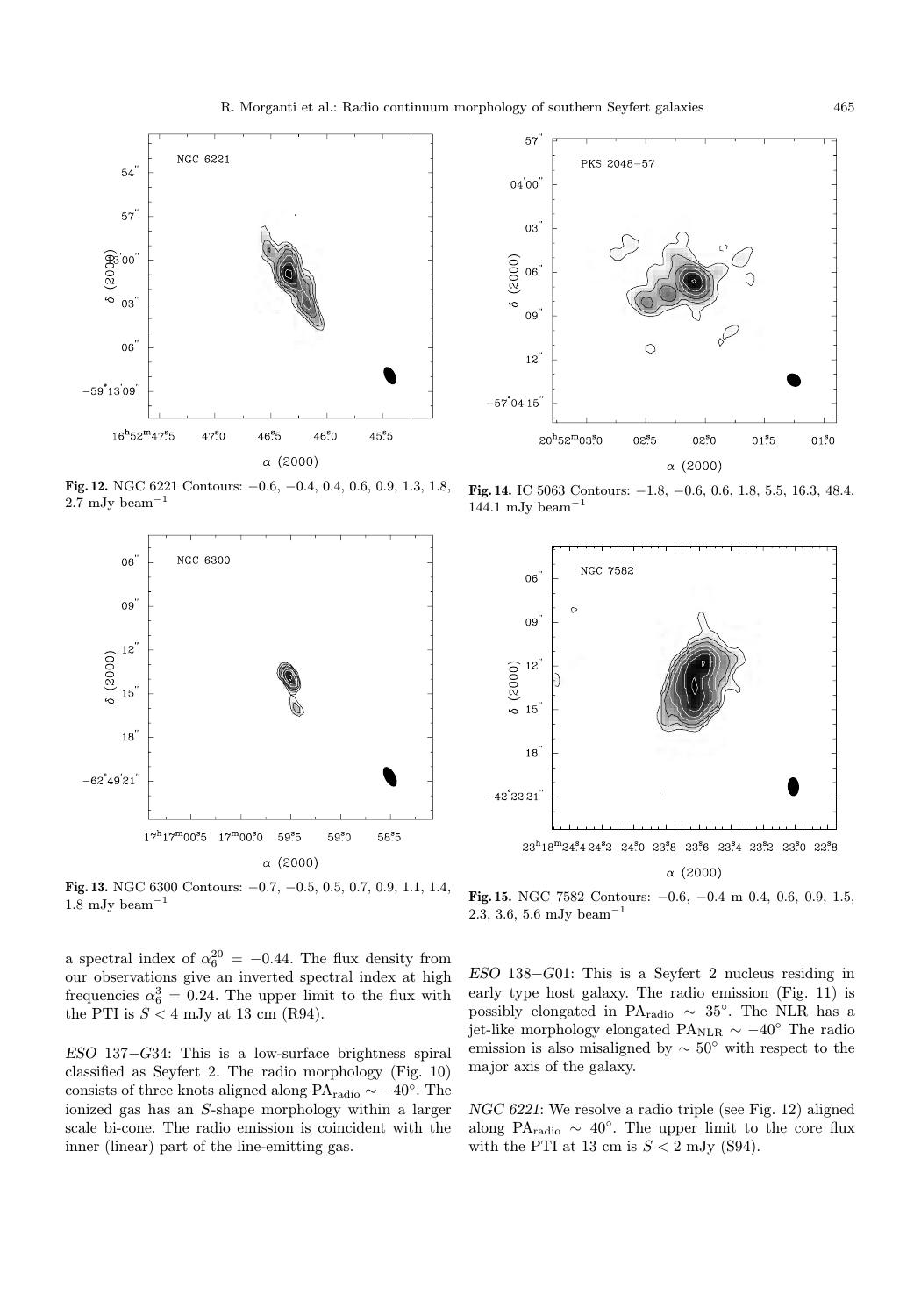NGC 6300: The radio morphology (Fig. 13) of this object is slightly elongated.

IC 5063 (PKS 2048−57): This is an early-type galaxy hosting a Seyfert 2 (Colina et al. 1991). Its radio luminosity is nearly 100 times larger than typical values for nearby Seyferts. Our ATCA radio map (Fig. 14, see also Morganti et al. 1998) resolves a linear radio structure comprising three compact features aligned along  $PA_{\text{radio}} = 305^{\circ}$ . The spectral index is steep:  $\alpha_6^{20} = -1.1$ (Danziger et al. 1981). The optical line-emitting gas traces an X-shape (Morganti et al. 1998), and the radio emission coincides with the inner part of the line emitting region. Recent HI observations with ATCA and VLBI reveal a well defined H I disk aligned with a morphologically similar system of dust lanes (Morganti et al. 1998; Oosterloo et al. 1998). PTI observations measure a flux of 140 mJy at 13 cm and 10 mJy at 3 cm Slee et al. (1994).

NGC 7172: This object has a linear radio structure (Figs. 3 and 4) which is elongated roughly east-west  $(PA_{radio} = 90^{\circ})$ . A 13 cm core flux of 3 mJy has been detected with the PTI (R94).

IC 5201: This source is undetected in our observations. An upper limit  $S < 5$  mJy has been obtained from PTI observations at 13 cm (S94).

NGC 7496: This source is unresolved by our observations. A core flux of 7 mJy has been detected with the PTI at 13 cm (R94).

NGC 7582: Ulvestad & Wilson (1984b) detected a weak core surrounded by an extended emission. They measure 69 mJy at 6 cm and 166 mJy at 20 cm, giving a spectral index of  $-0.73$ . We find (Fig. 15) that the spectral index remains steep out to 3 cm with  $\alpha_6^3 = -0.72$ . For comparison, the NLR is a good example of an edgebrightened, wide angle bi-cone with a cone axis projected along  $PA_{e,l.} = 55^{\circ}$ . In addition, the host galaxy has a prominent bar along PAbar = 155◦. An upper limit to the flux density of  $S < 6$  mJy has been set by the PTI observations (S95, R94).

NGC 7590: This object is not detected in our data; the upper limit to the flux density from PTI is  $S < 3$  mJy at 13 cm (R94).

# 4. Discussion

The new radio observations presented in this paper cover more than 50% of our southern ( $\delta < 0^{\circ}$ ) volume limited  $(cz < 3600 \text{ km s}^{-1})$  sample of Seyfert galaxies; adding data from the literature increases the coverage to almost

85%. There remain 9 sources in the southern sample for which radio information at arcsec resolution is not available yet.

Our survey largely overlaps with the samples studied by Ulvestad & Wilson (1984b) and Ulvestad & Wilson (1989). We do not, therefore, expect results completely independent from theirs. We note, however, that the sample of Ulvestad & Wilson contained all Seyferts with  $cz < 3600$  km s<sup>-1</sup> known at the time of their observations (∼ 15 years ago), and was declination-limited by the VLA horizon restrictions. Our sample, on the other hand, covers all Seyferts with reliable classification to date at southern declinations ( $\delta < 0^{\circ}$ ) and increases the distancelimited sample of Ulvestad & Wilson (1989) by 22%.

However, in order to further improve the statistics, we have collected additional sources from the literature, consisting of known Seyferts with  $cz < 4600 \text{ km s}^{-1}$ , derived mainly from Ulvestad & Wilson (1989) and references therein. The selected sources are listed in Table 4. For this compilation, we selected only radio data of similar observing frequency and resolution to our observations ( $\sim$  0.3 − 1"). Most of the collected data were obtained at 6 cm. The combined sample includes 71 objects of which 17 are Seyfert 1's and 54 Seyfert 2's.

Here we concentrate on the discussion of the radio characteristics of the studied sample. A discussion on the comparison between the radio and optical properties will be done in a forthcoming paper.

## 4.1. Radio spectra

We derived the spectral indices for most of our sources by combining our data with previous observations (see Sect. 3.1). The exception is NGC 3393, for which we use the 3 and 6 cm data presented here. In three cases (NGC 1097, NGC 1365 and IC 5063), we are unable to estimate the spectral index owing to complex source structure and poor matches in  $(u, v)$  coverage. For NGC 1097 and NGC 1365 detailed studies of the spectral indices are already available (Hummel et al. 1987; Sandqvist et al. 1995, respectively).

In three cases (NGC 7582, NGC 3281 and Tol 0109−383) we find that the spectral index at high frequencies  $(\alpha_{\text{high}}$ , between 3 and 6 cm) is similar to the value at lower frequencies  $(\alpha_{\text{low}})$ ; that is, the spectra are steep in the first two cases, and flat for Tol 0109−383. In two cases (MGC−6−30−15 and NGC 1386) the spectra appear to flatten with increasing frequency  $(\alpha_{\text{high}} > \alpha_{\text{low}})$ , although the radio source in MGC−6−30−15 is very weak, and the derived spectral index is uncertain. New spectral indices have been derived for NGC 3393, NGC 3783 and Tol 1238−364: in all these cases the spectral index is steep ( $\alpha < -0.5$ ). For comparison, most of the Seyfert galaxies have steep radio spectra, but flat-spectrum cores are found in a few Seyferts (Wilson 1991).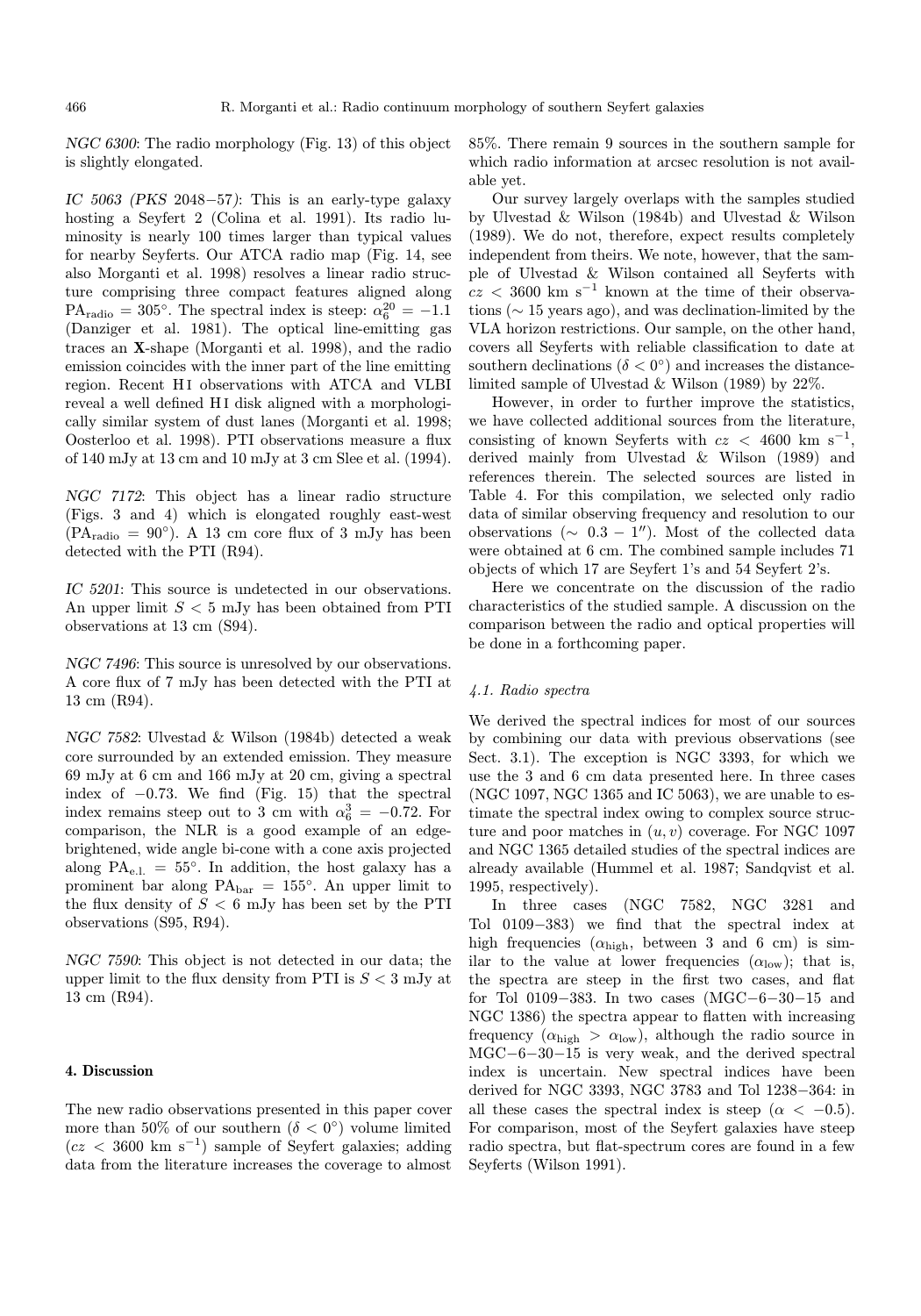Table 4. Radio parameters from the literature

| Object               | cz              | Sey            | $S_{6\rm cm}$ | $log P_6$ <sub>cm</sub> | Radio                     | Size        | Refs.                   |
|----------------------|-----------------|----------------|---------------|-------------------------|---------------------------|-------------|-------------------------|
|                      | $\rm km~s^{-1}$ | Type           | mJy           | $\rm W~Hz^{-1}$         | Morph.                    | kpc         |                         |
| <b>NGC 2639</b>      | 3336            | 1              | 54.5          | $\overline{22.1}1$      | L                         | 0.41        | $\overline{4}$          |
| $\rm NGC$ 3227       | 1157            | $\mathbf{1}$   | 34.0          | 20.99                   | S                         | 0.30        | $\sqrt{3}$              |
| $\rm NGC~3516$       | 2649            | $\mathbf{1}$   | $4.3\,$       | 20.81                   | $\mathbf U$               | $<\!\!0.05$ | $\sqrt{3}$              |
| <b>NGC 3786</b>      | 2678            | $\mathbf{1}$   | 3.4           | 20.72                   | $\rm S$                   | 0.28        | $\boldsymbol{3}$        |
| $\rm NGC$ $\,4051$   | 725             | $\mathbf{1}$   | 6.0           | 19.83                   | $L-D?$                    | 0.57        | 3                       |
| $\rm NGC$ $\rm 4151$ | 995             | $\,1$          | $125.0\,$     | $21.42\,$               | $\mathbf L$               | 0.34        | 3, 5                    |
| $\rm NGC$ 4235       | 2410            | $\mathbf{1}$   | $5.3\,$       | 20.82                   | $\mathbf U$               | $<\!\!0.05$ | $\overline{\mathbf{3}}$ |
| <b>NGC 4253</b>      | 3876            | $\mathbf{1}$   | 19.5          | 21.80                   | $\ensuremath{\mathrm{U}}$ | $<\!\!0.35$ | $\overline{4}$          |
| <b>NGC 4593</b>      | 2698            | $\mathbf{1}$   | $1.6\,$       | 20.40                   | $\ensuremath{\mathrm{U}}$ | ${<}0.04$   | $\,3$                   |
| $\rm NGC~5033$       | 875             | $\mathbf{1}$   | 3.3           | 19.73                   | U                         | $<\!\!0.02$ | $\bf{4}$                |
| $\rm NGC~5273$       | 1054            | $\mathbf{1}$   | $\rm 0.9$     | 19.33                   | $\mathbf S$               | 0.10        | $\sqrt{3}$              |
| NGC $6814\,$         | 1563            | $\mathbf{1}$   | 2.2           | 20.06                   | $\rm S$                   | $\rm 0.03$  | $\overline{\mathbf{3}}$ |
| 0714-2914            | 1630            | $\overline{2}$ | 28.2          | 21.20                   | $\mathbf L$               | 0.55        | $\overline{4}$          |
| $0942 + 0950$        | 3897            | $\overline{2}$ | $<\!0.4$      | < 20.11                 | $\mathbf U$               | < 0.10      | $\overline{4}$          |
| Mrk $3\,$            | 4050            | $\overline{2}$ | 361.0         | 23.10                   | $\mathbf L$               | 0.58        | 2, 6                    |
| Mrk 270              | 2700            | $\overline{2}$ | 5.7           | $20.95\,$               | L                         | $0.61\,$    | $\overline{2}$          |
| Mrk 348              | 4540            | $\overline{2}$ | 480.0         | 23.32                   | $\mathbf L$               | $0.06\,$    | 2, 7                    |
| Mrk 1066             | 3605            | $\overline{2}$ | $35.5\,$      | 21.99                   | $\mathbf L$               | 0.70        | $\overline{4}$          |
| $\rm NGC$ 0591       | 4547            | $\overline{2}$ | $7.9\,$       | $21.54\,$               | $\mathbf L$               | 0.18        | $\bf{4}$                |
| $\rm NGC$ 0788       | 4078            | $\overline{2}$ | $1.2\,$       | 20.63                   | U                         | < 0.08      | $\overline{4}$          |
| $\rm NGC$ 1068       | 1136            | $\overline{2}$ | 1090.0        | 22.48                   | $\mathbf L$               | 1.43        | 1, 8                    |
| $\rm NGC$ 1358       | 4013            | $\overline{2}$ | $1.2\,$       | $20.62\,$               | $\rm S$                   | 0.10        | 4                       |
| $\rm NGC$ 1667       | 4547            | $\overline{2}$ | $1.0\,$       | 20.64                   | $\mathbf S$               | 0.12        | 4                       |
| NGC $1685\,$         | 4527            | $\overline{2}$ | 5.3           | 21.37                   | $\mathbf S$               | 0.12        | $\overline{4}$          |
| $\rm NGC$ 2273       | 1840            | $\overline{2}$ | 19.0          | 21.14                   | L                         | 0.24        | $\overline{\mathbf{3}}$ |
| <b>NGC 3081</b>      | 2385            | $\overline{2}$ | 0.9           | $20.04\,$               | $\ensuremath{\mathrm{U}}$ | $<\!\!0.06$ | $\sqrt{3}$              |
| <b>NGC 3982</b>      | 1109            | $\overline{2}$ | $2.2\,$       | 19.76                   | $\mathbf U$               | $<\!\!0.03$ | $\overline{4}$          |
| $\rm NGC$ $4117$     | 871             | $\overline{2}$ | $<\!0.6$      | $<\!\!18.99$            | $\mathbf S$               | < 0.08      | $\overline{4}$          |
| $\rm NGC$ $4388$     | 2524            | $\overline{2}$ | 76.0          | 22.02                   | $\mathbf L$               | 3.92        | $\sqrt{3}$              |
| $\rm NGC$ 4941       | 1108            | $\overline{2}$ | $4.3\,$       | 20.05                   | $\mathbf S$               | 0.10        | $\sqrt{3}$              |
| $\rm NGC~5135$       | 4112            | $\overline{2}$ | 58.8          | 22.33                   | Α                         | 1.97        | $\overline{4}$          |
| <b>NGC 5347</b>      | 2335            | $\overline{2}$ | 2.2           | 20.41                   | $\ensuremath{\mathrm{U}}$ | < 0.06      | $\overline{4}$          |
| $\rm NGC$ 5695       | 4225            | $\overline{2}$ | < 0.5         | ${<}20.28$              | $\ensuremath{\mathrm{U}}$ | < 0.38      | $\overline{4}$          |
| $\rm NGC~5728$       | 2788            | $\overline{2}$ | $4.6\,$       | $20.88\,$               | L?                        | 2.34        | 3, 9                    |
| NGC $5929\,$         | 2561            | $\overline{2}$ | 24.7          | $21.54\,$               | $\mathbf L$               | 0.18        | 3, 10                   |
| <b>NGC 6890</b>      | 2419            | $\overline{2}$ | 4.2           | $20.72\,$               | ${\bf U}$                 | < 0.06      | $\overline{4}$          |
| <b>NGC 7450</b>      | 3191            | $\overline{2}$ | 1.7           | 20.57                   | L?                        | 0.62        | 3                       |
| <b>NGC 7672</b>      | 4117            | $\overline{2}$ | $1.0\,$       | $20.56\,$               | $\mathbf L$               | 1.86        | $\bf{4}$                |
| Tol 0074             | 3285            | $\overline{2}$ | 13.6          | $21.50\,$               | D                         | ${<}0.09$   | $\bf{4}$                |
| $MCG-5-23-16$        | 2482            | $\overline{2}$ | $6.0\,$       | $20.90\,$               | $\mathbf S$               | 0.08        | $\,3$                   |
| <b>NGC 2110</b>      | $\bf 2284$      | $\overline{2}$ | 175.0         | 22.29                   | L                         | 0.87        | 3                       |
| <b>NGC 2992</b>      | 2311            | $\overline{2}$ | 77.0          | 21.94                   | $L-D?$                    | 1.36        | 3, 11                   |
| <b>NGC 5506</b>      | 1853            | $\overline{2}$ | 160.0         | 22.07                   | S                         | 0.65        | 3                       |

References: (1) Wilson & Ulvestad (1983); (2) Ulvestad & Wilson (1984a); (3) Ulvestad & Wilson (1984b); (4) Ulvestad & Wilson (1989); (5) Pedlar et al. (1993); (6) Kukula et al. (1993); (7) Neff & de Bruyn (1983); (8) Gallimore et al. (1996); (9) Shommer et al. (1988); (10) Su et al. (1996); (11) Wehrle & Morris (1988).

Accepting uncertainties in our spectral index measurements due to mismatched  $(u, v)$  coverage in the 3 and 6 cm maps, we measure a median spectral index steep  $(\alpha \sim -0.67)$  for our Seyfert nuclei. This result is in agreement, with the spectral indices of the inner  $0''$  nuclear regions of spirals (and Seyferts) as measured by Sadler et al. (1995) using PTI observations. Their investigation of the compact radio cores in spiral and elliptical galaxies found a median spectral index for spirals (and Seyferts) of  $\alpha = -1.0$ , and that spirals usually have steeper core spectra than do elliptical galaxies (median spectral index  $\alpha = +0.27$ . The flat (or inverted) spectral index of the cores is a typical characteristic of elliptical galaxies found on all scales in which the nuclear regions have been observed (from arcsec and sub-arcsec scale, see e.g. Morganti et al. 1997 and Slee et al. 1994 to VLBI scale).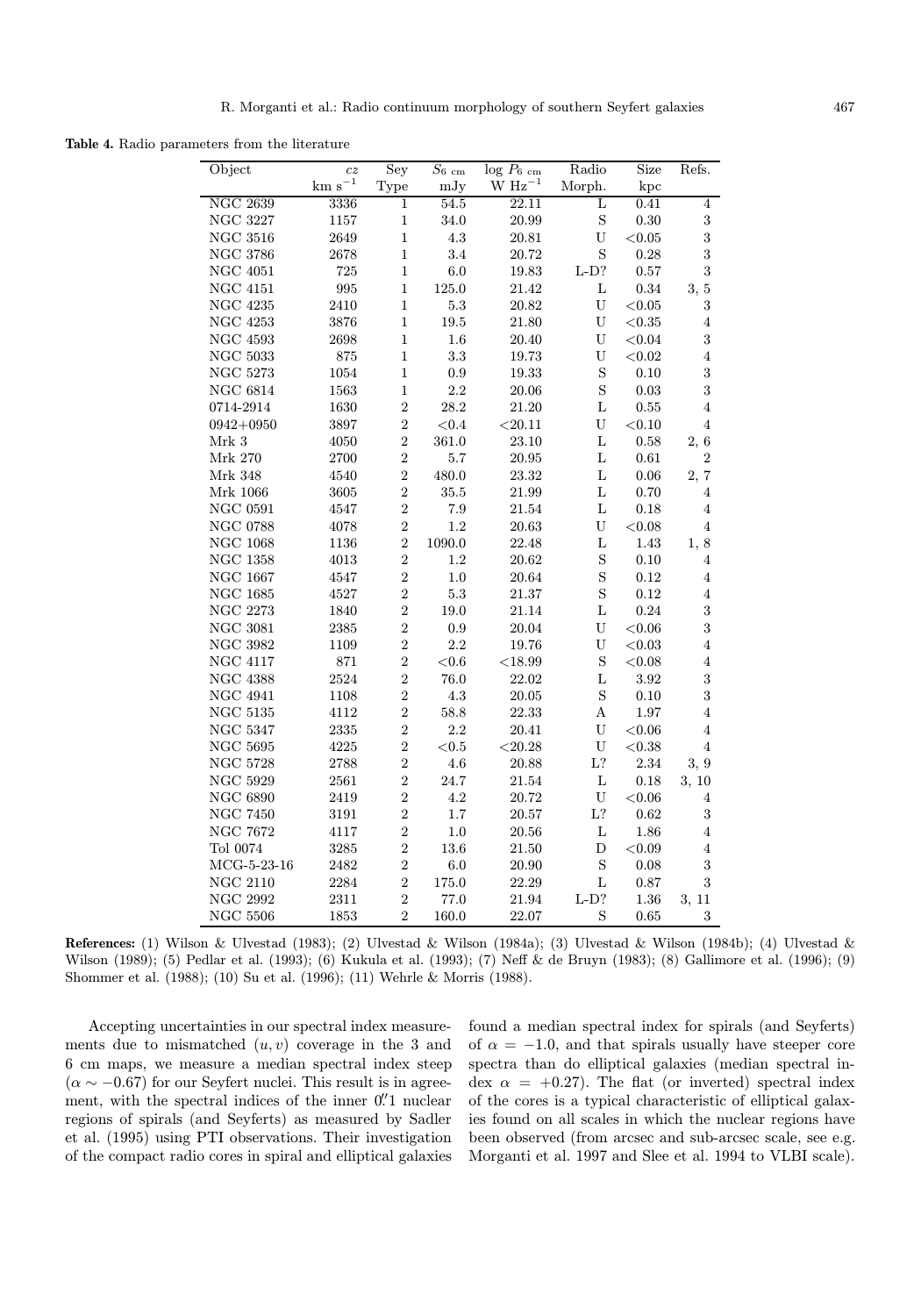Thus, our study confirms the result that the spectral indices of Seyferts are much steeper than in the cores of ellipticals, and that the spectral index remains close to the same value over  $0.^{\prime\prime}1$  to  $1^{\prime\prime}$  scales.

In connection with this difference in spectral index, it is worth remembering that the nuclear regions of Seyfert galaxies appear to have a more complicated situation than in radio galaxies: following the detailed studies of few well known objects (e.g. NGC 1068, Gallimore et al. 1996; Roy et al. 1998; NGC 4151, Ulvestad et al. 1998) free-free absorption appears to be relevant in Seyfert to dim the "real" radio core. Thus the nuclear emission (and its spectral index) can be dominated not by the core itself but by bright blobs. This would be in agreement with the finding (Sadler et al. 1995) that in ellipticals most of the radio emission in the central kpc comes from the parsec-scale core, while in Seyferts this is only a small fraction  $(10 - 25\%)$ .

# 4.2. Radio structure

Table 3 summarizes the classification of the radio morphology for the newly observed objects, following the scheme of Ulvestad & Wilson (1984b). Table 4 provides source classifications for data taken from the literature. Including Seyferts from the literature, we find 38% of the sample are unresolved sources, 23% have slightly resolved structures and 34% have linear structure at arcsecond resolution; the remaining 5% have diffuse, amorphous, or ringed structures.

We can compare these numbers with the results from Ulvestad & Wilson (1989) and references therein (see also the summary in Wilson 1991). Compared to Wilson (1991), we measure a higher fraction of unresolved sources and a lower fraction of galaxies with diffuse radio emission. This result may be due to an observational bias; our observations are not as sensitive to diffuse, extended, steep spectrum emission as are the 20 cm VLA observations of, e.g., Ulvestad & Wilson (1989). Otherwise, we measure a similar detection fraction of linear or slightly resolved structures.

Linear radio sources in Seyfert galaxies generally trace radio outflows, but it is worth checking that linear radio emission is not associated with star formation in an edge-on galaxy. Among the linear radio sources detected in this survey, only the host galaxy NGC 7172 is near edgeon. The radio structure aligns with the plane of the host galaxy, casting doubt on a jet origin; rather, it appears that the linear radio source of NGC 7172 may be associated plausibly with a nuclear starburst. Otherwise, the remaining linear radio sources are more likely associated with an AGN-driven outflow.

To compare the distributions of radio power, we adjusted all of the radio luminosities to their 6 cm values. For sources not observed at 6 cm, we adjusted the luminosities using measured spectral indices where possible.

Table 5. Log-linear fit to Radio Power vs. Size

| $\operatorname{Method}$ | Intercept | Err       | Slope | Err  |
|-------------------------|-----------|-----------|-------|------|
| Buckley-James           | $-11.36$  | $\ddotsc$ | 0.51  | 0.09 |
| E-M                     | $-12.31$  | 2.25      | 0.55  | 0.11 |
| Schmitt                 | $-12.72$  | 2.20      | 0.56  | 0.10 |

For those sources having neither 6 cm measurements or measured spectral indices, we assumed a spectral index of  $\alpha_6^3 = -0.5$ . Many of the low power sources are unresolved, resulting in an upper limit to the source size. Since we are interested in the compact radio emission from jets rather than extended, low surface brightness emission (which may come from star-forming regions and starburstdriven superwinds), we also assumed that the three undetected sources were unresolved (size upper limit) and radio weak (flux upper limit). To account appropriately for these limits, we employed survival analysis techniques from the ASURV package (Feigelson & Nelson 1985; Isobe et al. 1986) as it is implemented in IRAF.

We confirm a correlation between radio power and size (Fig. 16), originally discussed by Ulvestad & Wilson (1984b) and Giuricin et al. (1990). Both the power-size and flux-angular size correlations are significant at better than 1% (probability of no correlation) according to the traditional survival analysis tests (Kendall's  $\tau$ , Spearman's  $\rho$ , and the Cox Proportional History model). A summary of log-linear models for the power-size correlation is provided in Table 5. Comparing with the results of Ulvestad & Wilson (1984b), we find a steeper slope in the correlation owing to a proper treatment of limits at low radio-powers. Mrk 348 is an outlier, falling at relatively small size for its radio power. The present analysis ignores the ∼ 5 kiloparsec radio lobes in this source, which may arise from either a starburst-driven superwind, or old nuclear-driven ejecta. Accounting for the extended radio lobes places Mrk 348 closer to the best-fit line, except that Mrk 348 now falls somewhat oversized for its luminosity according to the correlation.

# 4.3. A Comparison of Seyfert 1s and 2s

Previous radio studies of volume-limited samples of Seyfert galaxies find: a) marginal or no statistically significant difference between the distributions of radio luminosities of Seyfert 1s and 2s; b) Seyfert 2's galaxies tend to have a larger radio sources than Seyfert 1s, although at  $\langle 90\%$  significance level; c) the two types of Seyferts have essentially the same distribution of spectral indices (Giuricin et al. 1990; Rush et al. 1996) although there seems to be some evidence that flat spectrum cores are more common in Seyfert 1s than in Seyfert 2s (Ulvestad & Wilson 1989); and d) compact radio cores (on the sub-arcsec scale) are more common in Seyfert 2s than in Seyfert 1s (R94).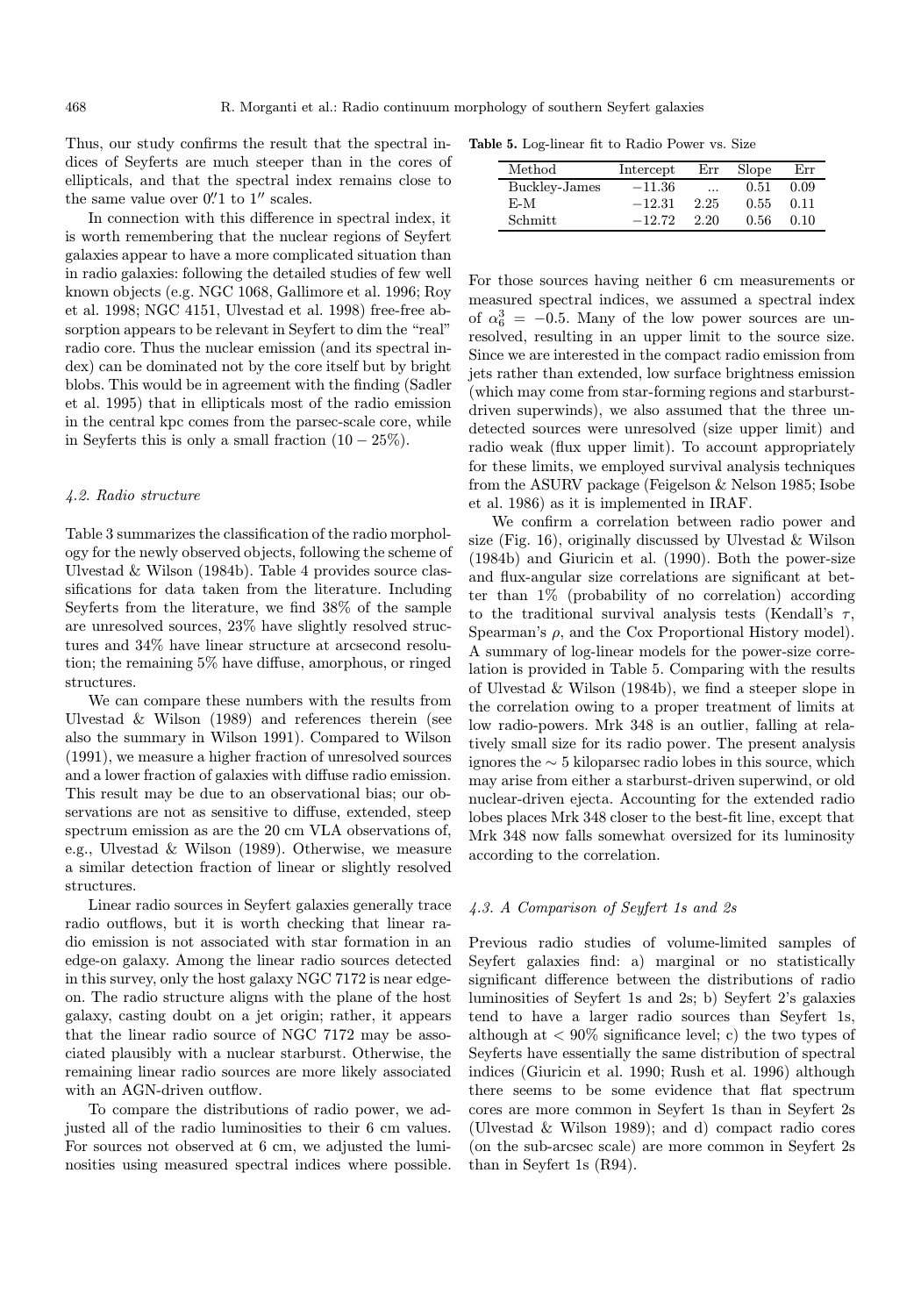

Fig. 16. Plot of the size of the radio emission versus the radio power (at 5 GHz): open squares represent Seyfert 1 and filled squares represent Seyfert 2



Fig. 17. Histograms of the spectral index distribution for Seyfert 1's and Seyfert 2's



Fig. 18. Histograms of the radio size distribution for Seyfert 1's and Seyfert 2's. Shaded regions represent upper limits

Examining first the distribution of spectral index (see histograms in Fig. 17), we find a median value for the spectral index ( $\alpha_6^{20}$  or  $\alpha_3^6$ ) of  $\alpha = -0.44$  for Seyfert 1s and −0.72 for Seyfert 2s. However, the two distributions are not significantly different under a Kolmogorov-Smirnov test (13% probability that the two distributions are not different). Unfortunately, we have too few Seyfert 1's with

measured spectral indices to compare the frequency of flatspectrum cores.

We also compared the distribution of radio sizes and powers (see histograms in Figs. 18 and 19 respectively) of Seyfert 1 and Seyfert 2 galaxies. To improve the fairness of the comparison, we only included sources out to a redshift of  $cz = 4000 \text{ km s}^{-1}$ , at which the redshift distributions of Seyferts 1 and 2 matched according to a K-S test.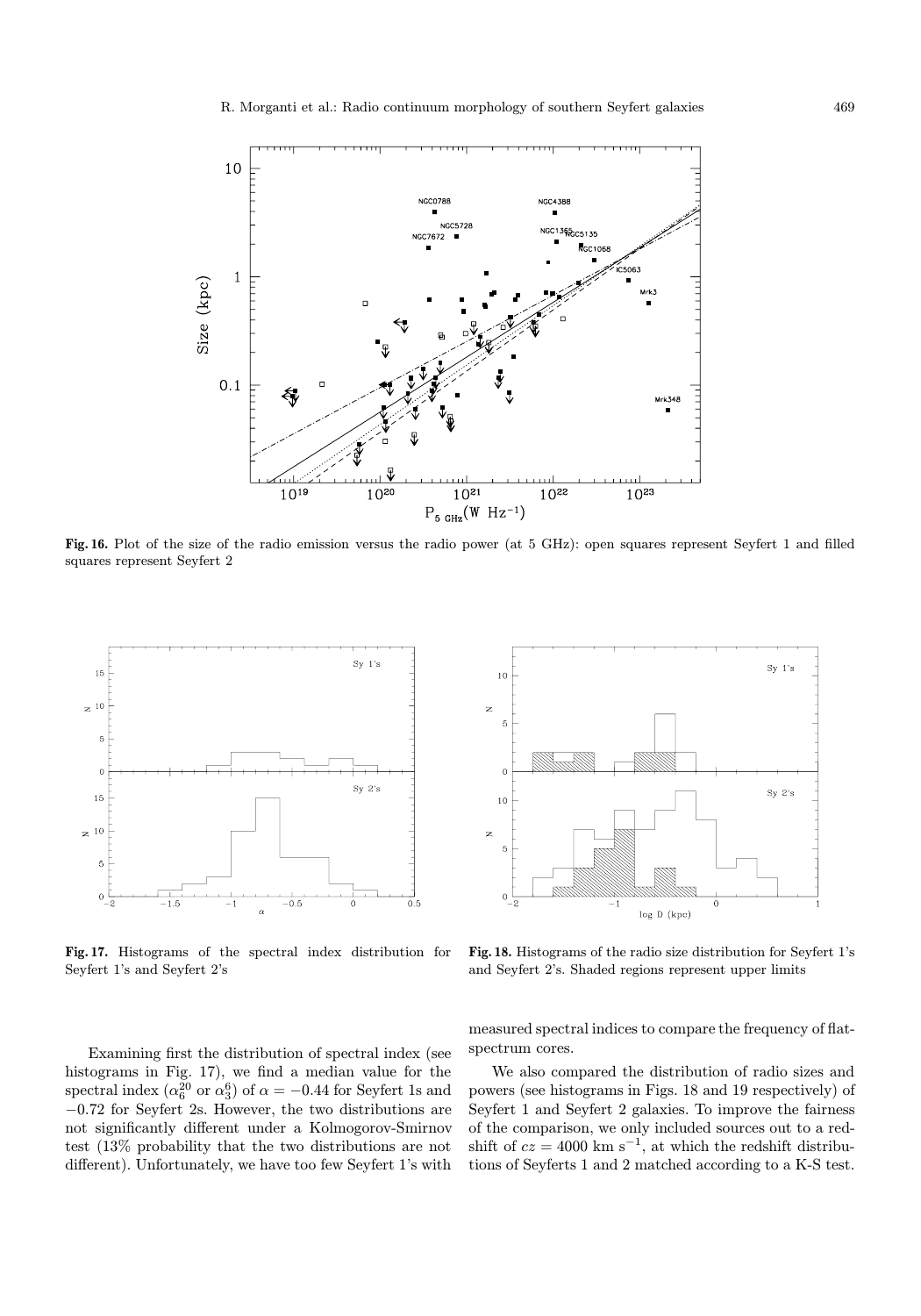

Fig. 19. Histograms of the radio power distribution for Seyfert 1's and Seyfert 2's. Shaded regions represent upper limits

At marginal significance, we find that Seyfert 2 radio sources tend to be more luminous than Seyfert 1 radio sources; the probability that Seyferts 1 and 2 arise from the same parent distribution is  $\sim 11\%$  for most two-sample tests, ∼ 25% for the logrank test. Ulvestad & Wilson 1984a found a similar result for Markarian Seyferts, but they showed in a follow-up paper (Ulvestad & Wilson 1989) that the significance is reduced owing to the paucity of low-luminosity Seyfert 2s in the Markarian sample. Inspection of the power-size diagram (Fig. 12) suggests that any significance in the difference of radio powers owes to a handful of luminous Seyfert 2s, but most Seyferts 1 and 2 have comparable radio powers. Formally, we measure mean log radio powers of log P (W Hz<sup>-1</sup>) = 21.03 ± 0.01 for Seyfert 2s, and  $\log P$  (W Hz<sup>-1</sup>) = 20.66 ± 0.18 for Seyfert 1s.

In contrast, we measure a significant difference in radio sizes. All of the two-sample tests report a difference in parent populations to a significance of  $\geq 95\%$ , with the exception of the logrank test, which is significant only to 87%. Seyfert 2s tend to be larger, with a mean size of  $0.53 \pm 0.12$  kpc, compared to Seyfert 1s, mean size  $0.16 \pm 0.04$  kpc. The errors on the mean sizes represent the dispersion in the intrinsic value. Given the statistical agreement in the distribution of radio powers, it is natural to interpret the size difference in terms of an orientation unifying scheme. The prediction of this model is the nuclear axes of Seyfert 1s are viewed more nearly pole-on, and so radio jets are foreshortened by projection.

## 5. Conclusions

We have presented VLA 6 cm and ATCA 3.5 cm radio data for 29 southern Seyfert galaxies selected from a volume limited sample ( $cz < 3600 \text{ km s}^{-1}$ ). The resolution of the observations is about  $\sim 1$ ", similar to that of the ground-based, optical narrow band images. The new radio observations presented in this paper cover more than 50% of our southern ( $\delta < 0^{\circ}$ ) volume limited  $(cz < 3600 \text{ km s}^{-1})$  sample of Seyfert galaxies. When data available from the literature are added the coverage improves to greater than 80%. Only 2 of the 22 newly observed sources are undetected in our radio observations. Including data from the literature, we find 38% of the distance-limited sample is unresolved at arcsecond resolution, and most of the resolved objects (34% of the sample) show, as expected, a linear structure.

Statistical comparisons are consistent with the picture that Seyferts 1 and 2 arise from the same parent population of AGN, but the radio jets of Seyfert 1 galaxies are smaller in projection owing to their orientation. This model is not contrary to the power-size correlation, but, conversely, projection effects add noise to the measured correlation. An additional prediction is that, binned in radio power, Seyfert 1s should be smaller than Seyfert 2s. Unfortunately, owing to the small number of sources per decade in radio power and the large number of limits at low radio power, we are unable to test this prediction with the current sample.

Acknowledgements. MA acknowledges the support of an Australian Post-Graduate Research Award (APRA). This research has made use of the NASA/IPAC Extragalactic Database (NED) which is operated by the Jet Propulsion Laboratory, Caltech, under contract with NASA.

#### References

- Baars J.W.M., Genzel R., Pauliny-Toth I.I.K., Witzel A., 1977, A&A 61, 99
- Capetti A., Axon D.J., Macchetto F., Sparks W.B., Boksenberg A., 1996, ApJ 469, 554
- Colina L., Sparks W.B., Macchetto F., 1991, ApJ 370, 102
- de Bruyn A.G., Wilson A.S., 1978, A&A 64, 433
- Danziger J.I., Goss W.M., Wellington K.J., 1981, MNRAS 196, 845
- Edelson R.A., 1987, ApJ 313, 651
- Feigelson E.D., Nelson P.I., 1985, ApJ 293, 192
- Gallimore J.F., Baum S.A., O'Dea C.P., Pedlar A., 1996a, ApJ 458, 136
- Gallimore J.F., Baum S.A., O'Dea C.P., 1996b, ApJ 464, 198
- Giuricin G., Mardirossian F., Mezzetti M., Bertotti G., 1990, ApJ 72, 551
- Haniff C.A., Wilson A.S., Ward M.J., 1988, ApJ 334, 104
- Hummel E., van der Hulst J.M., Keel W.C., 1987, A&A 172, 32
- Isobe T., Feigelson E.D., Nelson P.I., 1986, ApJ 306, 490
- Jörsäter S., van Moorsel G.A., 1995, AJ 110, 2037
- Kollatschny W., Fricke K.J., Biermann P., Huchtmeier W., Witzel A., 1983, A&A 119, 80
- Kukula M.J., Ghosh T., Pedlar A., Schilizzi R.T., Miley G.K., de Bruyn A.G., Saikia D.J., 1993, MNRAS 264, 893